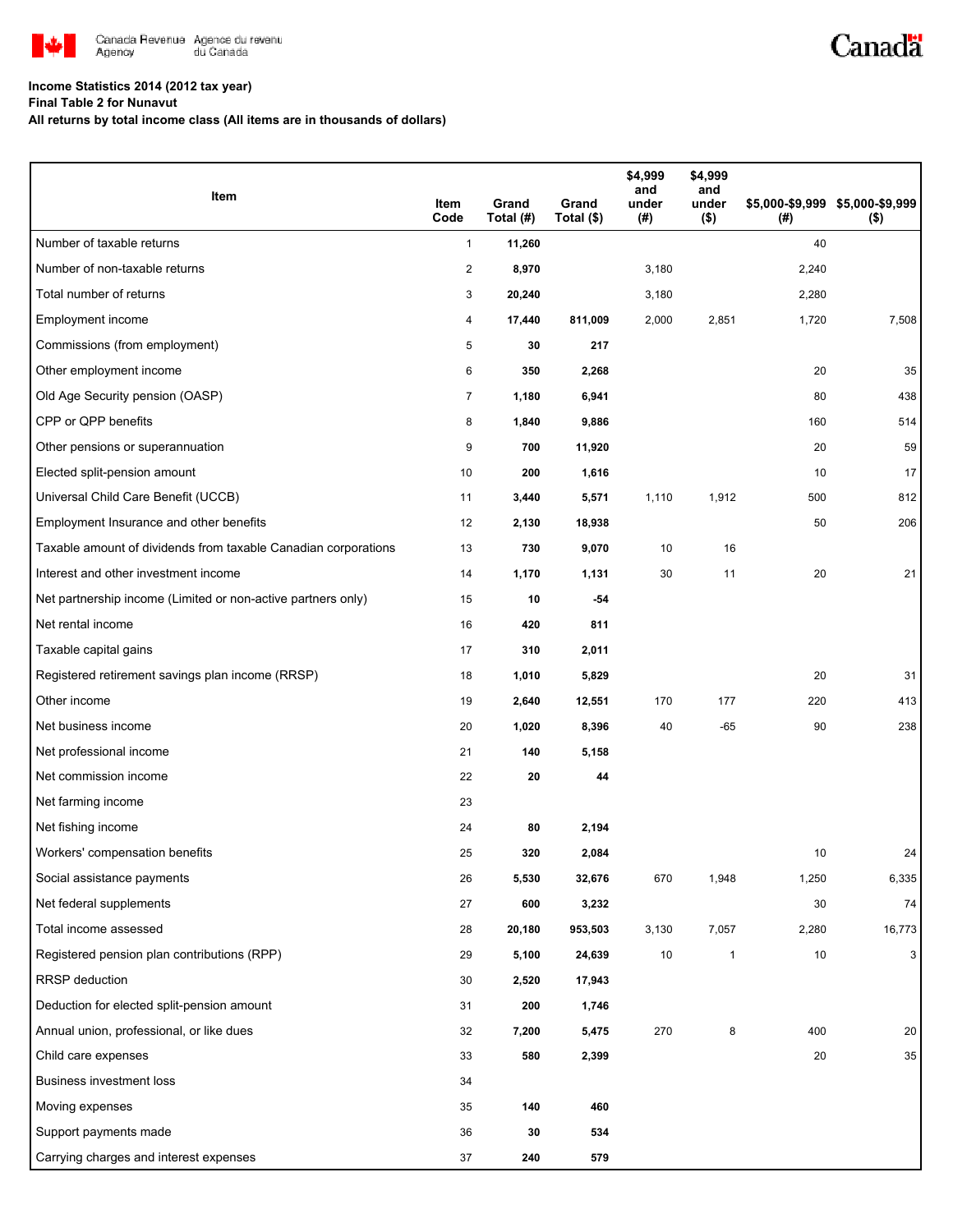

## **Income Statistics 2014 (2012 tax year)**

**Final Table 2 for Nunavut**

**All returns by total income class (All items are in thousands of dollars)**

| Item                                                                                           | Item<br>Code | Grand<br>Total (#) | Grand<br>Total (\$) | \$4,999<br>and<br>under<br>(#) | \$4,999<br>and<br>under<br>$($ \$) | (#)   | \$5,000-\$9,999 \$5,000-\$9,999<br>$($ \$) |
|------------------------------------------------------------------------------------------------|--------------|--------------------|---------------------|--------------------------------|------------------------------------|-------|--------------------------------------------|
| Deductions for CPP/QPP contributions on self-employment and other<br>earnings                  | 38           | 470                | 300                 |                                |                                    | 40    |                                            |
| Deductions for provincial parental insurance plan (PPIP) premiums<br>on self-employment income | 39           |                    |                     |                                |                                    |       |                                            |
| Exploration and development expenses                                                           | 40           | 10                 | 460                 |                                |                                    |       |                                            |
| Other employment expenses                                                                      | 41           | 110                | 327                 |                                |                                    |       |                                            |
| Clergy residence deduction                                                                     | 42           |                    |                     |                                |                                    |       |                                            |
| Other deductions                                                                               | 43           | 530                | 751                 |                                |                                    | 20    | 17                                         |
| Total deductions before adjustments                                                            | 44           | 9,930              | 55,743              | 330                            | 43                                 | 470   | 96                                         |
| Social benefits repayment                                                                      | 45           | 340                | 871                 |                                |                                    |       |                                            |
| Net income after adjustments                                                                   | 46           | 20,160             | 897,097             | 3,110                          | 7,165                              | 2,280 | 16,677                                     |
| Canadian Forces personnel and police deduction                                                 | 47           |                    |                     |                                |                                    |       |                                            |
| Security options deductions                                                                    | 48           |                    |                     |                                |                                    |       |                                            |
| Other payments deductions                                                                      | 49           | 5,910              | 37,991              | 680                            | 1,967                              | 1,280 | 6,433                                      |
| Non-capital losses of other years                                                              | 50           |                    |                     |                                |                                    |       |                                            |
| Net capital losses of other years                                                              | 51           | 60                 | 300                 |                                |                                    |       |                                            |
| Capital gains deduction                                                                        | 52           | 10                 | 739                 |                                |                                    |       |                                            |
| Northern residents deductions                                                                  | 53           | 9,370              | 54,567              | 190                            | 113                                | 220   | 325                                        |
| Additional deductions                                                                          | 54           | 10                 | 104                 |                                |                                    |       |                                            |
| Farming/fishing losses of prior years                                                          | 55           |                    |                     |                                |                                    |       |                                            |
| Total deductions from net income                                                               | 56           | 13,710             | 94,087              | 800                            | 2,081                              | 1,380 | 6,758                                      |
| Taxable income assessed                                                                        | 57           | 19,370             | 803,222             | 2,750                          | 5,118                              | 1,980 | 9,998                                      |
| Basic personal amount                                                                          | 58           | 20,240             | 218,873             | 3,180                          | 34,430                             | 2,280 | 24,599                                     |
| Age amount                                                                                     | 59           | 1,020              | 6,321               | 10                             | 87                                 | 80    | 538                                        |
| Spouse or common-law partner amount                                                            | 60           | 2,360              | 17,797              |                                |                                    | 60    | 569                                        |
| Amount for eligible dependant                                                                  | 61           | 1,730              | 18,356              | 110                            | 1,132                              | 290   | 3,130                                      |
| Amount for children 17 and under                                                               | 62           | 5,560              | 26,071              | 370                            | 1,753                              | 380   | 1,355                                      |
| Amount for infirm dependants age 18 or older                                                   | 63           |                    |                     |                                |                                    |       |                                            |
| CPP or QPP contributions through employment                                                    | 64           | 13,700             | 20,588              | 190                            | 6                                  | 880   | 113                                        |
| CPP or QPP contributions on self-employment and other earnings                                 | 65           | 470                | 300                 |                                |                                    | 40    | $\overline{\mathbf{4}}$                    |
| Employment Insurance premiums                                                                  | 66           | 14,800             | 8,008               | 640                            | 39                                 | 1,240 | 127                                        |
| PPIP premiums paid                                                                             | 67           |                    |                     |                                |                                    |       |                                            |
| PPIP premiums payable on employment income                                                     | 68           |                    |                     |                                |                                    |       |                                            |
| PPIP premiums payable on self-employment income                                                | 69           |                    |                     |                                |                                    |       |                                            |
| Volunteer firefighters' amount                                                                 | 70           | 50                 | 159                 |                                |                                    |       |                                            |
| Canada employment amount                                                                       | 71           | 16,960             | 17,797              | 1,570                          | 1,318                              | 1,690 | 1,692                                      |
| Public transit amount                                                                          | 72           | 90                 | 38                  |                                |                                    |       |                                            |
| Children's fitness amount                                                                      | 73           | 290                | 104                 |                                |                                    |       |                                            |
| Children's arts amount                                                                         | 74           | 50                 | 12                  |                                |                                    |       |                                            |

Canadä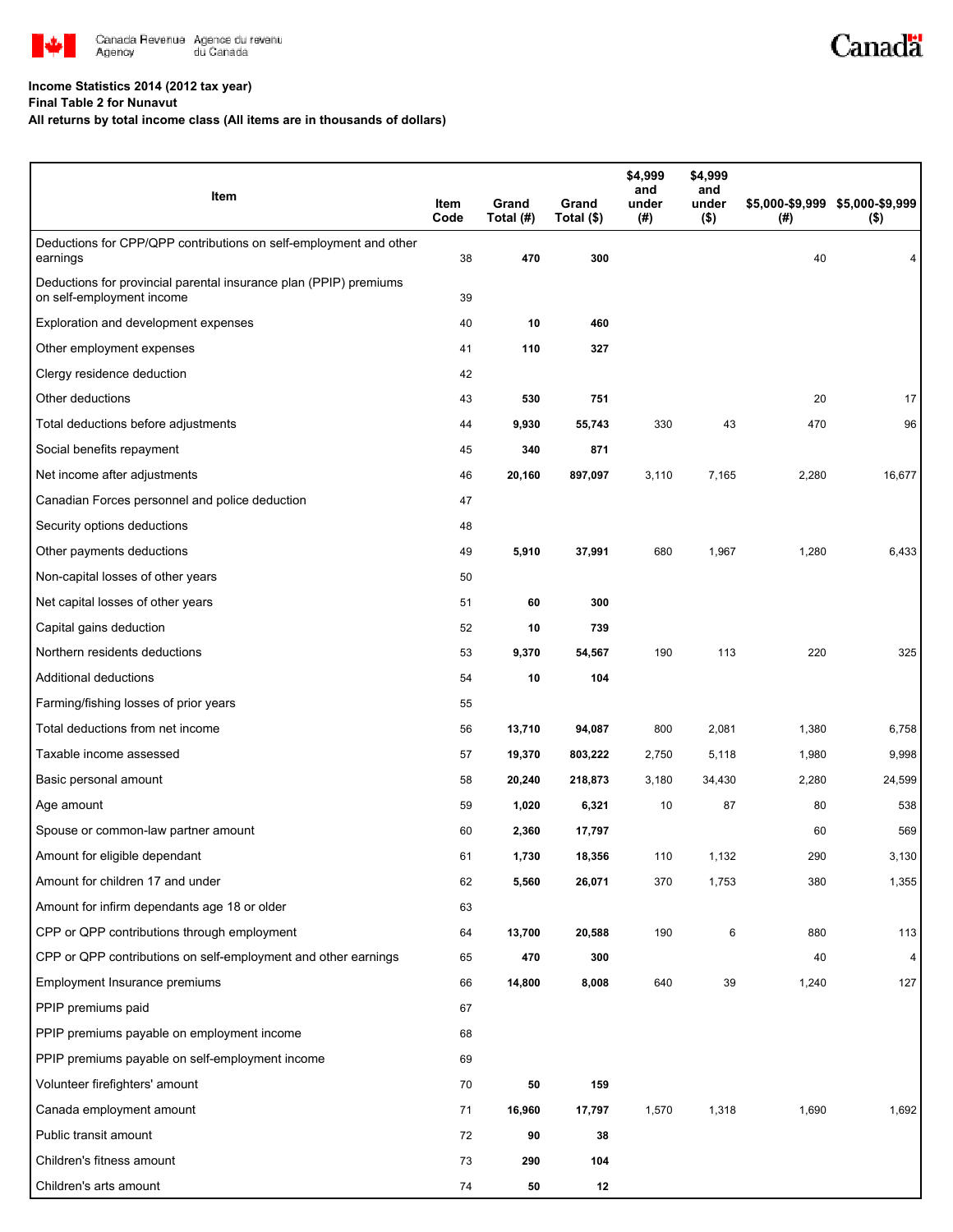

## **Income Statistics 2014 (2012 tax year)**

**Final Table 2 for Nunavut**

**All returns by total income class (All items are in thousands of dollars)**

| Item                                                              |              |                    |                     | \$4,999<br>and | \$4,999<br>and   |       |                                            |
|-------------------------------------------------------------------|--------------|--------------------|---------------------|----------------|------------------|-------|--------------------------------------------|
|                                                                   | Item<br>Code | Grand<br>Total (#) | Grand<br>Total (\$) | under<br>(#)   | under<br>$($ \$) | (#)   | \$5,000-\$9,999 \$5,000-\$9,999<br>$($ \$) |
| Home buyers' amount                                               | 75           | 60                 | 230                 |                |                  |       |                                            |
| Pension income amount                                             | 76           | 860                | 1,615               |                |                  | 30    | 35                                         |
| Caregiver amount                                                  | 77           | 30                 | 166                 |                |                  |       |                                            |
| Disability amount                                                 | 78           | 90                 | 687                 |                |                  | 20    | 143                                        |
| Disability amount transferred from a dependant                    | 79           | 70                 | 746                 |                |                  |       |                                            |
| Interest paid on student loans                                    | 80           | 370                | 285                 |                |                  |       |                                            |
| Tuition, education, and textbook amounts                          | 81           | 980                | 5,374               |                |                  |       |                                            |
| Tuition, education, and textbook amounts transferred from a child | 82           | 100                | 523                 |                |                  |       |                                            |
| Amounts transferred from spouse or common-law partner             | 83           | 1,110              | 5,636               | 430            | 2,244            | 110   | 512                                        |
| Medical expenses                                                  | 84           | 250                | 687                 |                |                  |       |                                            |
| Total tax credits on personal amounts                             | 85           | 20,240             | 52,562              | 3,180          | 6,213            | 2,280 | 4,928                                      |
| Allowable charitable donations and government gifts               | 86           | 1,890              | 3,034               |                |                  |       |                                            |
| Eligible cultural and ecological gifts                            | 87           |                    |                     |                |                  |       |                                            |
| Total tax credit on donations and gifts                           | 88           | 1,890              | 838                 |                |                  | 10    | 3                                          |
| Total federal non-refundable tax credits                          | 89           | 20,240             | 53,400              | 3,180          | 6,214            | 2,280 | 4,931                                      |
| Federal dividend tax credit                                       | 90           | 700                | 1,240               |                |                  |       |                                            |
| Overseas employment tax credit                                    | 91           |                    |                     |                |                  |       |                                            |
| Minimum tax carryover                                             | 92           |                    |                     |                |                  |       |                                            |
| Basic federal tax                                                 | 93           | 11,000             | 109,192             |                |                  |       |                                            |
| Federal Foreign Tax Credit                                        | 94           | 180                | 23                  |                |                  |       |                                            |
| Federal Political contribution tax credit                         | 95           | 70                 | 15                  |                |                  |       |                                            |
| <b>Investment Tax Credit</b>                                      | 96           |                    |                     |                |                  |       |                                            |
| Labour-sponsored funds tax credit                                 | 97           |                    |                     |                |                  |       |                                            |
| Alternative minimum tax payable                                   | 98           |                    |                     |                |                  |       |                                            |
| Net federal tax                                                   | 99           | 10,980             | 109,124             |                |                  |       |                                            |
| CPP contributions on self-employment                              | 100          | 470                | 600                 |                |                  | 40    |                                            |
| Social Benefits repayment                                         | 101          | 340                | 871                 |                |                  |       |                                            |
| Net Provincial Tax                                                | 102          | 10,900             | 35,202              |                |                  |       |                                            |
| Total tax payable                                                 | 103          | 11,260             | 145,798             |                |                  |       |                                            |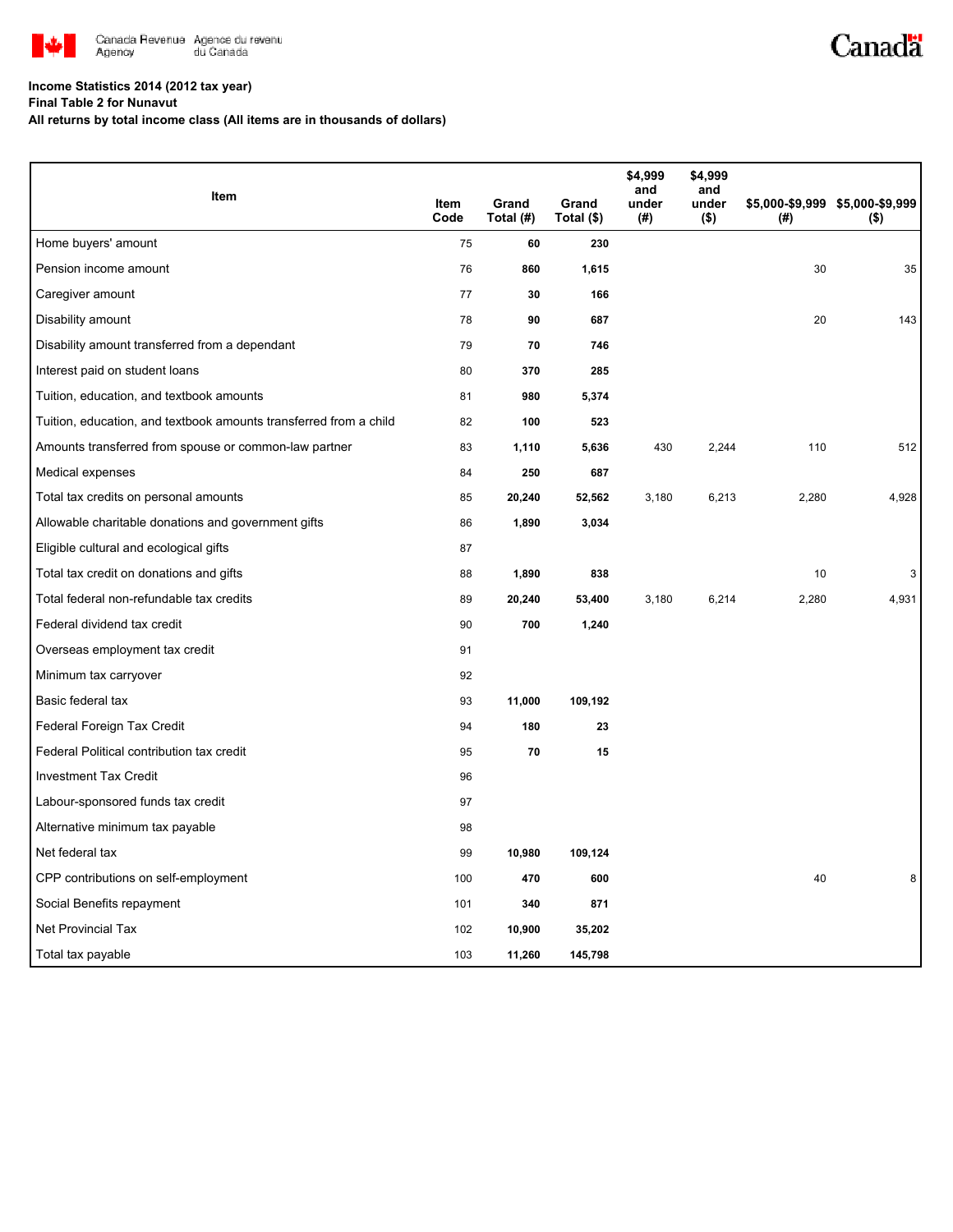| Item                                                                          | Item<br>Code   | (# )  | $($ \$) | (#)   | \$10,000-\$14,999 \$10,000-\$14,999 \$15,000-\$19,999 \$15,000-\$19,999 \$20,000-\$24,999 \$20,000-\$24,999<br>$($ \$) | (#)   | $($ \$) |
|-------------------------------------------------------------------------------|----------------|-------|---------|-------|------------------------------------------------------------------------------------------------------------------------|-------|---------|
| Number of taxable returns                                                     | $\mathbf{1}$   | 220   |         | 580   |                                                                                                                        | 610   |         |
| Number of non-taxable returns                                                 | $\overline{c}$ | 1,440 |         | 970   |                                                                                                                        | 560   |         |
| Total number of returns                                                       | 3              | 1,660 |         | 1,560 |                                                                                                                        | 1,170 |         |
| Employment income                                                             | 4              | 1,350 | 10,752  | 1,260 | 13,971                                                                                                                 | 1,010 | 14,524  |
| Commissions (from employment)                                                 | 5              |       |         |       |                                                                                                                        |       |         |
| Other employment income                                                       | 6              | 10    | 45      | 20    | 99                                                                                                                     | 10    | 75      |
| Old Age Security pension (OASP)                                               | $\overline{7}$ | 130   | 769     | 240   | 1,525                                                                                                                  | 180   | 1,117   |
| CPP or QPP benefits                                                           | 8              | 190   | 754     | 280   | 1,025                                                                                                                  | 230   | 1,255   |
| Other pensions or superannuation                                              | 9              | 20    | 62      | 30    | 123                                                                                                                    | 70    | 404     |
| Elected split-pension amount                                                  | 10             | 10    | 45      | 20    | 123                                                                                                                    | 10    | 148     |
| Universal Child Care Benefit (UCCB)                                           | 11             | 440   | 702     | 320   | 528                                                                                                                    | 180   | 289     |
| Employment Insurance and other<br>benefits                                    | 12             | 90    | 552     | 170   | 1,505                                                                                                                  | 210   | 2,329   |
| Taxable amount of dividends from<br>taxable Canadian corporations             | 13             | 10    | 25      |       |                                                                                                                        | 10    | 27      |
| Interest and other investment income                                          | 14             | 20    | 6       | 10    | 3                                                                                                                      | 20    | 15      |
| Net partnership income (Limited or<br>non-active partners only)               | 15             |       |         |       |                                                                                                                        |       |         |
| Net rental income                                                             | 16             |       |         |       |                                                                                                                        |       |         |
| Taxable capital gains                                                         | 17             |       |         |       |                                                                                                                        |       |         |
| Registered retirement savings plan<br>income (RRSP)                           | 18             | 20    | 57      | 20    | 33                                                                                                                     | 20    | 46      |
| Other income                                                                  | 19             | 200   | 449     | 200   | 648                                                                                                                    | 200   | 588     |
| Net business income                                                           | 20             | 80    | 276     | 60    | 217                                                                                                                    | 60    | 309     |
| Net professional income                                                       | 21             |       |         |       |                                                                                                                        |       |         |
| Net commission income                                                         | 22             |       |         |       |                                                                                                                        |       |         |
| Net farming income                                                            | 23             |       |         |       |                                                                                                                        |       |         |
| Net fishing income                                                            | 24             |       |         |       |                                                                                                                        |       |         |
| Workers' compensation benefits                                                | 25             | 20    | 64      | 20    | 99                                                                                                                     | 30    | 211     |
| Social assistance payments                                                    | 26             | 830   | 5,572   | 850   | 6,007                                                                                                                  | 610   | 4,006   |
| Net federal supplements                                                       | 27             | 90    | 368     | 200   | 1,307                                                                                                                  | 140   | 715     |
| Total income assessed                                                         | 28             | 1,660 | 20,574  | 1,560 | 27,290                                                                                                                 | 1,170 | 26,167  |
| Registered pension plan contributions<br>(RPP)                                | 29             | 20    | 8       | 20    | 13                                                                                                                     | 40    | 36      |
| RRSP deduction                                                                | 30             |       |         | 20    | 16                                                                                                                     | 20    | 43      |
| Deduction for elected split-pension<br>amount                                 | 31             |       |         |       |                                                                                                                        |       |         |
| Annual union, professional, or like<br>dues                                   | 32             | 330   | 27      | 350   | 39                                                                                                                     | 290   | 47      |
| Child care expenses                                                           | 33             | 20    | 44      | 10    | 25                                                                                                                     | 20    | 39      |
| <b>Business investment loss</b>                                               | 34             |       |         |       |                                                                                                                        |       |         |
| Moving expenses                                                               | 35             |       |         |       |                                                                                                                        |       |         |
| Support payments made                                                         | 36             |       |         |       |                                                                                                                        |       |         |
| Carrying charges and interest<br>expenses                                     | 37             |       |         |       |                                                                                                                        |       |         |
| Deductions for CPP/QPP contributions<br>on self-employment and other earnings | 38             | 50    | 9       | 40    | 6                                                                                                                      | 40    | 15      |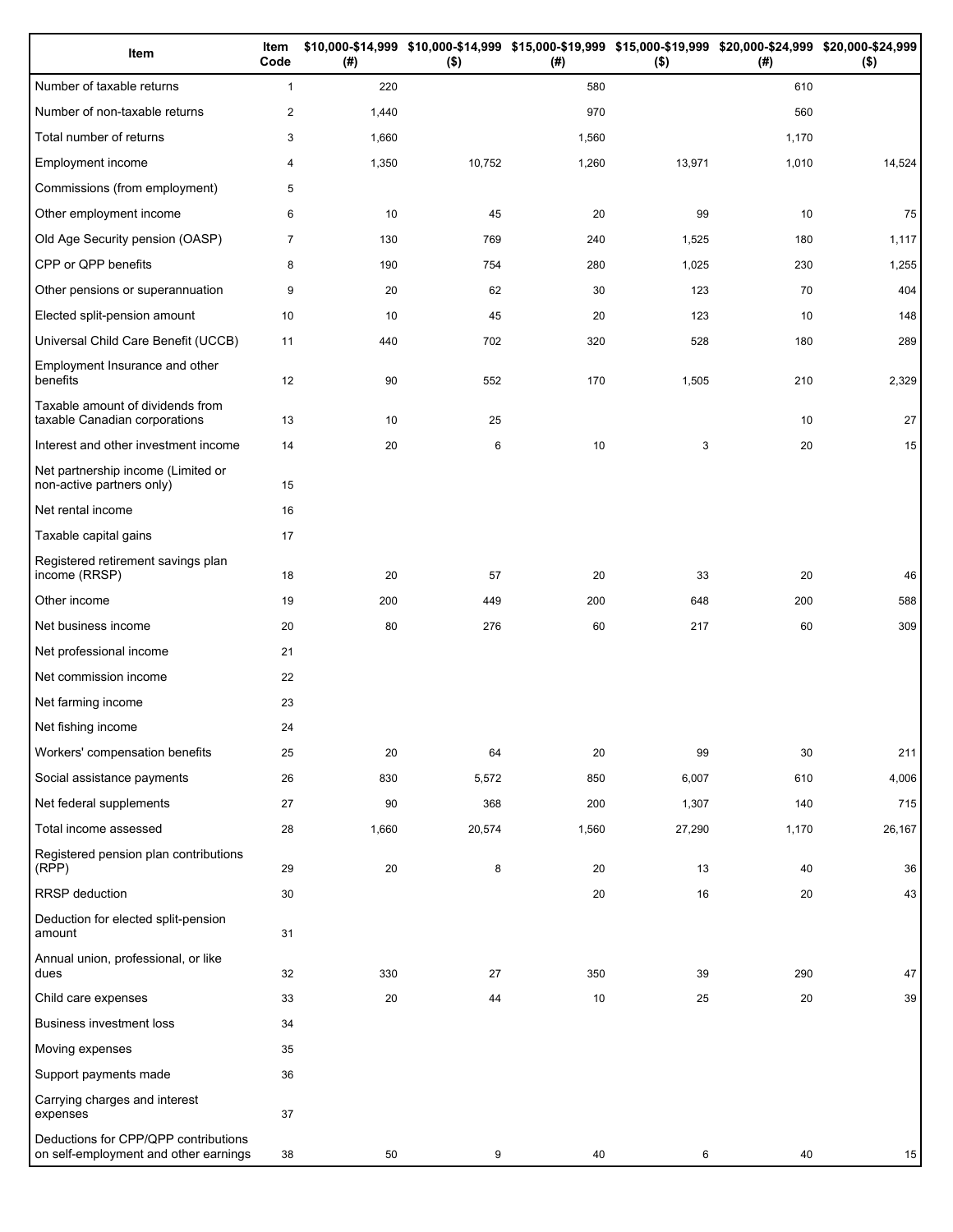| Item                                                                                              | Item<br>Code | (# )  | \$10,000-\$14,999 \$10,000-\$14,999 \$15,000-\$19,999 \$15,000-\$19,999 \$20,000-\$24,999 \$20,000-\$24,999<br>$($ \$) | (#)   | $($ \$) | $(\#)$ | $($ \$) |
|---------------------------------------------------------------------------------------------------|--------------|-------|------------------------------------------------------------------------------------------------------------------------|-------|---------|--------|---------|
| Deductions for provincial parental<br>insurance plan (PPIP) premiums on<br>self-employment income | 39           |       |                                                                                                                        |       |         |        |         |
| Exploration and development expenses                                                              | 40           |       |                                                                                                                        |       |         |        |         |
| Other employment expenses                                                                         | 41           |       |                                                                                                                        |       |         |        |         |
| Clergy residence deduction                                                                        | 42           |       |                                                                                                                        |       |         |        |         |
| Other deductions                                                                                  | 43           | 40    | 35                                                                                                                     | 40    | 20      | 40     | 47      |
| Total deductions before adjustments                                                               | 44           | 430   | 163                                                                                                                    | 440   | 130     | 390    | 247     |
| Social benefits repayment                                                                         | 45           |       |                                                                                                                        |       |         |        |         |
| Net income after adjustments                                                                      | 46           | 1,660 | 20,411                                                                                                                 | 1,560 | 27,159  | 1,170  | 25,920  |
| Canadian Forces personnel and police<br>deduction                                                 | 47           |       |                                                                                                                        |       |         |        |         |
| Security options deductions                                                                       | 48           |       |                                                                                                                        |       |         |        |         |
| Other payments deductions                                                                         | 49           | 920   | 6,004                                                                                                                  | 890   | 7,412   | 630    | 4,932   |
| Non-capital losses of other years                                                                 | 50           |       |                                                                                                                        |       |         |        |         |
| Net capital losses of other years                                                                 | 51           |       |                                                                                                                        |       |         |        |         |
| Capital gains deduction                                                                           | 52           |       |                                                                                                                        |       |         |        |         |
| Northern residents deductions                                                                     | 53           | 270   | 656                                                                                                                    | 440   | 1,352   | 410    | 1,356   |
| Additional deductions                                                                             | 54           |       |                                                                                                                        |       |         |        |         |
| Farming/fishing losses of prior years                                                             | 55           |       |                                                                                                                        |       |         |        |         |
| Total deductions from net income                                                                  | 56           | 1,070 | 6,662                                                                                                                  | 1,140 | 8,842   | 880    | 6,289   |
| Taxable income assessed                                                                           | 57           | 1,580 | 13,791                                                                                                                 | 1,520 | 18,341  | 1,160  | 19,631  |
| Basic personal amount                                                                             | 58           | 1,660 | 17,942                                                                                                                 | 1,560 | 16,833  | 1,170  | 12,640  |
| Age amount                                                                                        | 59           | 130   | 847                                                                                                                    | 240   | 1,633   | 180    | 1,176   |
| Spouse or common-law partner<br>amount                                                            | 60           | 200   | 1,632                                                                                                                  | 310   | 2,425   | 250    | 1,905   |
| Amount for eligible dependant                                                                     | 61           | 320   | 3,436                                                                                                                  | 200   | 2,162   | 140    | 1,470   |
| Amount for children 17 and under                                                                  | 62           | 490   | 1,973                                                                                                                  | 470   | 2,305   | 360    | 1,815   |
| Amount for infirm dependants age 18<br>or older                                                   | 63           |       |                                                                                                                        |       |         |        |         |
| CPP or QPP contributions through<br>employment                                                    | 64           | 990   | 295                                                                                                                    | 990   | 471     | 840    | 538     |
| CPP or QPP contributions on<br>self-employment and other earnings                                 | 65           | 50    | 9                                                                                                                      | 40    | 6       | 40     | 15      |
| Employment Insurance premiums                                                                     | 66           | 1,120 | 189                                                                                                                    | 1,080 | 245     | 890    | 257     |
| PPIP premiums paid                                                                                | 67           |       |                                                                                                                        |       |         |        |         |
| PPIP premiums payable on<br>employment income                                                     | 68           |       |                                                                                                                        |       |         |        |         |
| PPIP premiums payable on<br>self-employment income                                                | 69           |       |                                                                                                                        |       |         |        |         |
| Volunteer firefighters' amount                                                                    | 70           |       |                                                                                                                        |       |         |        |         |
| Canada employment amount                                                                          | 71           | 1,320 | 1,375                                                                                                                  | 1,260 | 1,317   | 1,010  | 1,069   |
| Public transit amount                                                                             | 72           |       |                                                                                                                        |       |         |        |         |
| Children's fitness amount                                                                         | 73           |       |                                                                                                                        |       |         |        |         |
| Children's arts amount                                                                            | 74           |       |                                                                                                                        |       |         |        |         |
| Home buyers' amount                                                                               | 75           |       |                                                                                                                        |       |         |        |         |
| Pension income amount                                                                             | 76           | 30    | 52                                                                                                                     | 40    | 68      | 80     | 148     |
| Caregiver amount                                                                                  | 77           |       |                                                                                                                        |       |         |        |         |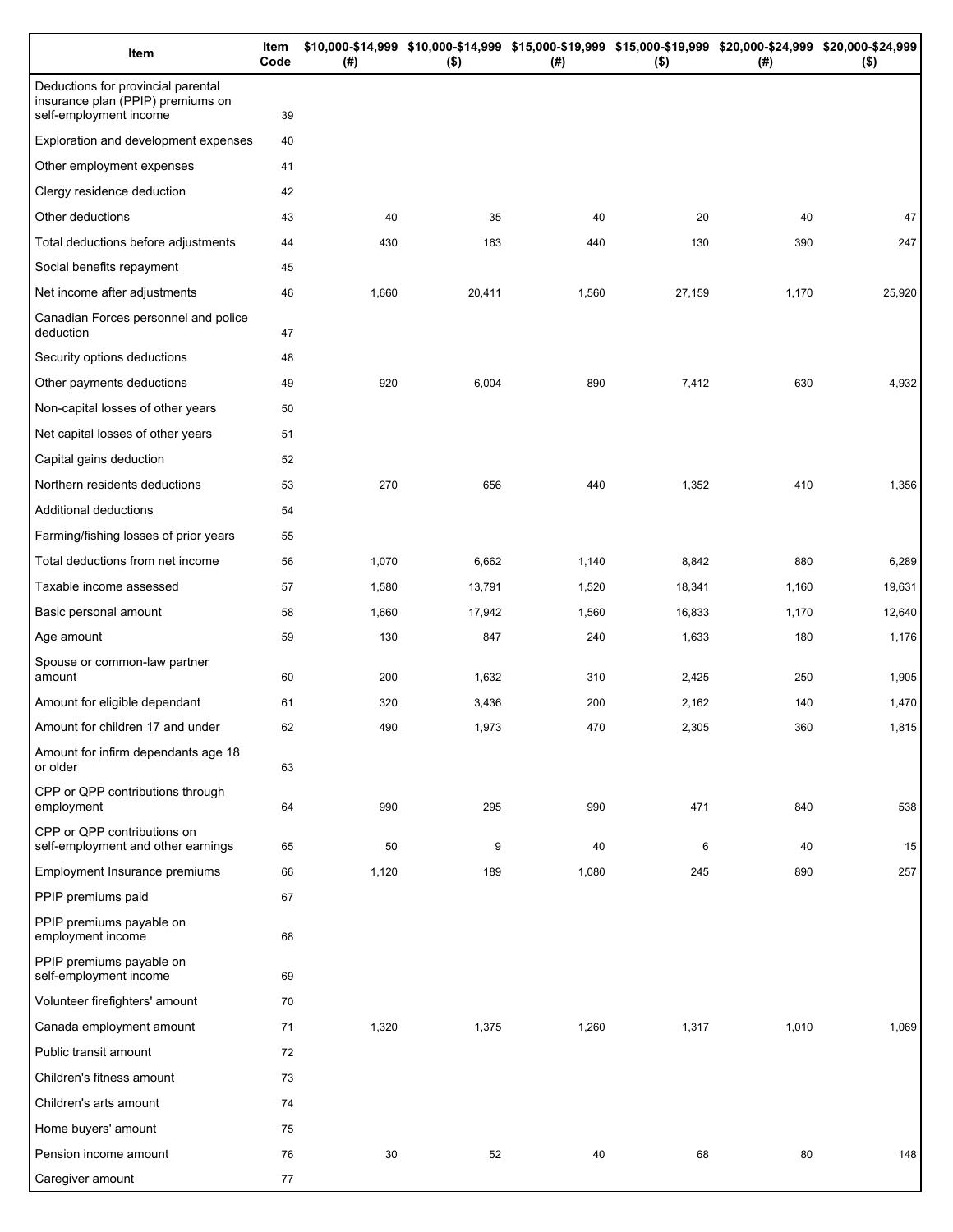| Item                                                                 | Item<br>Code | (#)   | $($ \$)      | \$10,000-\$14,999 \$10,000-\$14,999 \$15,000-\$19,999 \$15,000-\$19,999 \$20,000-\$24,999 \$20,000-\$24,999<br>(#) | $($ \$)        | (#)   | $($ \$)      |
|----------------------------------------------------------------------|--------------|-------|--------------|--------------------------------------------------------------------------------------------------------------------|----------------|-------|--------------|
| Disability amount                                                    | 78           |       |              |                                                                                                                    |                | 10    | 91           |
| Disability amount transferred from a<br>dependant                    | 79           |       |              |                                                                                                                    |                |       |              |
| Interest paid on student loans                                       | 80           |       |              |                                                                                                                    |                |       |              |
| Tuition, education, and textbook<br>amounts                          | 81           |       |              | 90                                                                                                                 | 239            | 80    | 343          |
| Tuition, education, and textbook<br>amounts transferred from a child | 82           |       |              |                                                                                                                    |                |       |              |
| Amounts transferred from spouse or<br>common-law partner             | 83           | 90    | 456          | 120                                                                                                                | 647            | 80    | 423          |
| Medical expenses                                                     | 84           | 10    | 17           | 10                                                                                                                 | 11             | 20    | 26           |
| Total tax credits on personal amounts                                | 85           | 1,660 | 4,256        | 1,560                                                                                                              | 4,277          | 1,170 | 3,292        |
| Allowable charitable donations and<br>government gifts               | 86           | 10    | 11           | 30                                                                                                                 | 17             | 40    | 45           |
| Eligible cultural and ecological gifts                               | 87           |       |              |                                                                                                                    |                |       |              |
| Total tax credit on donations and gifts                              | 88           |       |              | 30                                                                                                                 | $\overline{4}$ | 40    | 12           |
| Total federal non-refundable tax credits                             | 89           | 1,660 | 4,259        | 1,560                                                                                                              | 4,281          | 1,170 | 3,304        |
| Federal dividend tax credit                                          | 90           | 10    | $\mathbf{1}$ |                                                                                                                    |                | 10    | $\mathbf{1}$ |
| Overseas employment tax credit                                       | 91           |       |              |                                                                                                                    |                |       |              |
| Minimum tax carryover                                                | 92           |       |              |                                                                                                                    |                |       |              |
| Basic federal tax                                                    | 93           | 180   | 31           | 550                                                                                                                | 288            | 580   | 546          |
| Federal Foreign Tax Credit                                           | 94           |       |              |                                                                                                                    |                |       |              |
| Federal Political contribution tax credit                            | 95           |       |              |                                                                                                                    |                |       |              |
| <b>Investment Tax Credit</b>                                         | 96           |       |              |                                                                                                                    |                |       |              |
| Labour-sponsored funds tax credit                                    | 97           |       |              |                                                                                                                    |                |       |              |
| Alternative minimum tax payable                                      | 98           |       |              |                                                                                                                    |                |       |              |
| Net federal tax                                                      | 99           | 180   | 32           | 550                                                                                                                | 288            | 580   | 546          |
| CPP contributions on self-employment                                 | 100          | 50    | 18           | 40                                                                                                                 | 13             | 40    | 31           |
| Social Benefits repayment                                            | 101          |       |              |                                                                                                                    |                |       |              |
| <b>Net Provincial Tax</b>                                            | 102          | 120   | 5            | 530                                                                                                                | 66             | 560   | 138          |
| Total tax payable                                                    | 103          | 220   | 55           | 580                                                                                                                | 367            | 610   | 715          |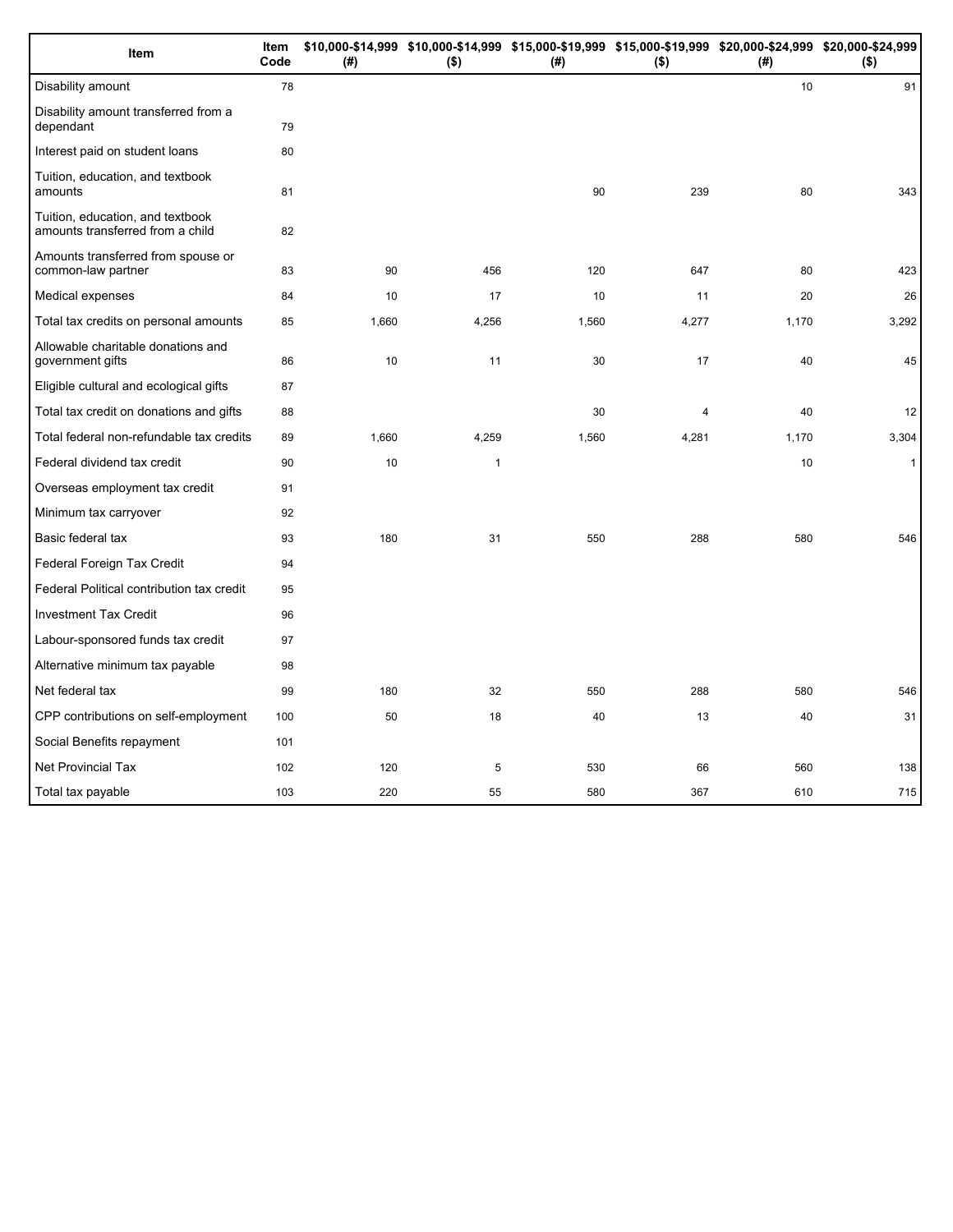| Item                                                                          | Item<br>Code   | (# ) | $($ \$) | (#) | \$25,000-\$29,999 \$25,000-\$29,999 \$30,000-\$34,999 \$30,000-\$34,999 \$35,000-\$39,999 \$35,000-\$39,999<br>$($ \$) | (# ) | $($ \$) |
|-------------------------------------------------------------------------------|----------------|------|---------|-----|------------------------------------------------------------------------------------------------------------------------|------|---------|
| Number of taxable returns                                                     | $\mathbf{1}$   | 620  |         | 600 |                                                                                                                        | 580  |         |
| Number of non-taxable returns                                                 | $\overline{2}$ | 320  |         | 140 |                                                                                                                        | 60   |         |
| Total number of returns                                                       | 3              | 940  |         | 740 |                                                                                                                        | 650  |         |
| Employment income                                                             | 4              | 880  | 16,686  | 700 | 17,152                                                                                                                 | 610  | 18,497  |
| Commissions (from employment)                                                 | 5              |      |         |     |                                                                                                                        |      |         |
| Other employment income                                                       | 6              | 20   | 107     |     |                                                                                                                        |      |         |
| Old Age Security pension (OASP)                                               | $\overline{7}$ | 110  | 684     | 70  | 451                                                                                                                    | 50   | 288     |
| CPP or QPP benefits                                                           | 8              | 140  | 865     | 100 | 632                                                                                                                    | 80   | 488     |
| Other pensions or superannuation                                              | 9              | 60   | 484     | 50  | 612                                                                                                                    | 50   | 687     |
| Elected split-pension amount                                                  | 10             |      |         |     |                                                                                                                        |      |         |
| Universal Child Care Benefit (UCCB)                                           | 11             | 130  | 194     | 120 | 187                                                                                                                    | 80   | 129     |
| Employment Insurance and other<br>benefits                                    | 12             | 210  | 2,234   | 190 | 2,031                                                                                                                  | 180  | 1,761   |
| Taxable amount of dividends from<br>taxable Canadian corporations             | 13             | 10   | 16      | 20  | 72                                                                                                                     | 20   | 62      |
| Interest and other investment income                                          | 14             | 20   | 6       | 20  | $\overline{7}$                                                                                                         | 30   | 10      |
| Net partnership income (Limited or<br>non-active partners only)               | 15             |      |         |     |                                                                                                                        |      |         |
| Net rental income                                                             | 16             |      |         |     |                                                                                                                        |      |         |
| Taxable capital gains                                                         | 17             |      |         |     |                                                                                                                        | 10   | 20      |
| Registered retirement savings plan<br>income (RRSP)                           | 18             | 30   | 113     | 30  | 74                                                                                                                     | 20   | 141     |
| Other income                                                                  | 19             | 150  | 555     | 120 | 493                                                                                                                    | 80   | 350     |
| Net business income                                                           | 20             | 60   | 404     | 50  | 278                                                                                                                    | 40   | 290     |
| Net professional income                                                       | 21             |      |         |     |                                                                                                                        |      |         |
| Net commission income                                                         | 22             |      |         |     |                                                                                                                        |      |         |
| Net farming income                                                            | 23             |      |         |     |                                                                                                                        |      |         |
| Net fishing income                                                            | 24             |      |         |     |                                                                                                                        |      |         |
| Workers' compensation benefits                                                | 25             | 20   | 109     | 20  | 105                                                                                                                    | 20   | 78      |
| Social assistance payments                                                    | 26             | 380  | 2,825   | 230 | 1,458                                                                                                                  | 160  | 1,057   |
| Net federal supplements                                                       | 27             | 60   | 341     | 40  | 206                                                                                                                    | 10   | 54      |
| Total income assessed                                                         | 28             | 940  | 25,815  | 740 | 23,955                                                                                                                 | 650  | 24,156  |
| Registered pension plan contributions<br>(RPP)                                | 29             | 50   | 28      | 60  | 65                                                                                                                     | 90   | 122     |
| RRSP deduction                                                                | 30             | 30   | 49      | 30  | 178                                                                                                                    | 50   | 125     |
| Deduction for elected split-pension<br>amount                                 | 31             | 20   | 25      |     |                                                                                                                        | 20   | 44      |
| Annual union, professional, or like<br>dues                                   | 32             | 290  | 52      | 270 | 68                                                                                                                     | 240  | 77      |
| Child care expenses                                                           | 33             | 20   | 48      | 30  | 62                                                                                                                     | 20   | 101     |
| Business investment loss                                                      | 34             |      |         |     |                                                                                                                        |      |         |
| Moving expenses                                                               | 35             |      |         |     |                                                                                                                        | 10   | 15      |
| Support payments made                                                         | 36             |      |         |     |                                                                                                                        |      |         |
| Carrying charges and interest<br>expenses                                     | 37             |      |         |     |                                                                                                                        |      |         |
| Deductions for CPP/QPP contributions<br>on self-employment and other earnings | 38             | 40   | 15      | 30  | 12                                                                                                                     | 30   | 17      |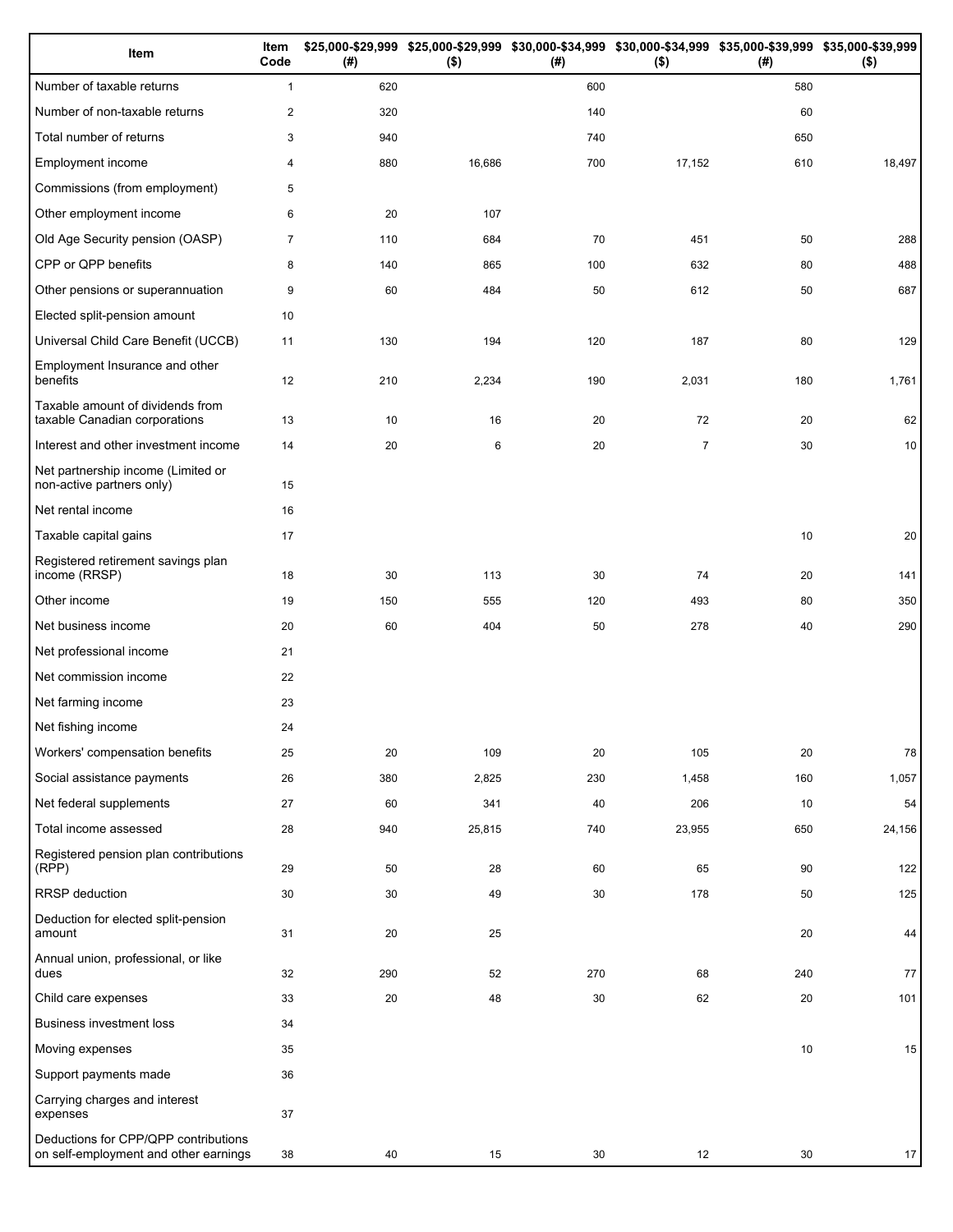| Item                                                                                              | Item<br>Code | (# ) | \$25,000-\$29,999 \$25,000-\$29,999 \$30,000-\$34,999 \$30,000-\$34,999 \$35,000-\$39,999 \$35,000-\$39,999<br>$($ \$) | $($ #) | $($ \$) | (# ) | $($ \$) |
|---------------------------------------------------------------------------------------------------|--------------|------|------------------------------------------------------------------------------------------------------------------------|--------|---------|------|---------|
| Deductions for provincial parental<br>insurance plan (PPIP) premiums on<br>self-employment income | 39           |      |                                                                                                                        |        |         |      |         |
| Exploration and development expenses                                                              | 40           |      |                                                                                                                        |        |         |      |         |
| Other employment expenses                                                                         | 41           |      |                                                                                                                        |        |         |      |         |
| Clergy residence deduction                                                                        | 42           |      |                                                                                                                        |        |         |      |         |
| Other deductions                                                                                  | 43           | 40   | 53                                                                                                                     | 30     | 43      | 30   | 39      |
| Total deductions before adjustments                                                               | 44           | 400  | 282                                                                                                                    | 360    | 464     | 350  | 562     |
| Social benefits repayment                                                                         | 45           |      |                                                                                                                        |        |         |      |         |
| Net income after adjustments                                                                      | 46           | 940  | 25,533                                                                                                                 | 740    | 23,548  | 650  | 23,594  |
| Canadian Forces personnel and police<br>deduction                                                 | 47           |      |                                                                                                                        |        |         |      |         |
| Security options deductions                                                                       | 48           |      |                                                                                                                        |        |         |      |         |
| Other payments deductions                                                                         | 49           | 400  | 3,275                                                                                                                  | 250    | 1,769   | 180  | 1,188   |
| Non-capital losses of other years                                                                 | 50           |      |                                                                                                                        |        |         |      |         |
| Net capital losses of other years                                                                 | 51           |      |                                                                                                                        |        |         |      |         |
| Capital gains deduction                                                                           | 52           |      |                                                                                                                        |        |         |      |         |
| Northern residents deductions                                                                     | 53           | 430  | 1,573                                                                                                                  | 400    | 1,633   | 400  | 1,606   |
| Additional deductions                                                                             | 54           |      |                                                                                                                        |        |         |      |         |
| Farming/fishing losses of prior years                                                             | 55           |      |                                                                                                                        |        |         |      |         |
| Total deductions from net income                                                                  | 56           | 700  | 4,851                                                                                                                  | 510    | 3,405   | 460  | 2,795   |
| Taxable income assessed                                                                           | 57           | 940  | 20,683                                                                                                                 | 740    | 20,143  | 640  | 20,799  |
| Basic personal amount                                                                             | 58           | 940  | 10,164                                                                                                                 | 740    | 7,999   | 650  | 6,979   |
| Age amount                                                                                        | 59           | 110  | 732                                                                                                                    | 70     | 469     | 50   | 288     |
| Spouse or common-law partner<br>amount                                                            | 60           | 220  | 1,516                                                                                                                  | 130    | 851     | 110  | 867     |
| Amount for eligible dependant                                                                     | 61           | 90   | 948                                                                                                                    | 60     | 607     | 50   | 524     |
| Amount for children 17 and under                                                                  | 62           | 330  | 1,831                                                                                                                  | 230    | 1,168   | 210  | 1,103   |
| Amount for infirm dependants age 18<br>or older                                                   | 63           |      |                                                                                                                        |        |         |      |         |
| CPP or QPP contributions through<br>employment                                                    | 64           | 800  | 655                                                                                                                    | 650    | 708     | 580  | 788     |
| CPP or QPP contributions on<br>self-employment and other earnings                                 | 65           | 40   | 15                                                                                                                     | 30     | 12      | 30   | 17      |
| Employment Insurance premiums                                                                     | 66           | 830  | 297                                                                                                                    | 670    | 306     | 590  | 330     |
| PPIP premiums paid                                                                                | 67           |      |                                                                                                                        |        |         |      |         |
| PPIP premiums payable on<br>employment income                                                     | 68           |      |                                                                                                                        |        |         |      |         |
| PPIP premiums payable on<br>self-employment income                                                | 69           |      |                                                                                                                        |        |         |      |         |
| Volunteer firefighters' amount                                                                    | 70           |      |                                                                                                                        |        |         |      |         |
| Canada employment amount                                                                          | 71           | 880  | 951                                                                                                                    | 700    | 757     | 610  | 665     |
| Public transit amount                                                                             | 72           |      |                                                                                                                        |        |         |      |         |
| Children's fitness amount                                                                         | 73           |      |                                                                                                                        |        |         |      |         |
| Children's arts amount                                                                            | 74           |      |                                                                                                                        |        |         |      |         |
| Home buyers' amount                                                                               | 75           |      |                                                                                                                        |        |         |      |         |
| Pension income amount                                                                             | 76           | 70   | 126                                                                                                                    | 50     | 104     | 50   | 100     |
| Caregiver amount                                                                                  | 77           |      |                                                                                                                        |        |         |      |         |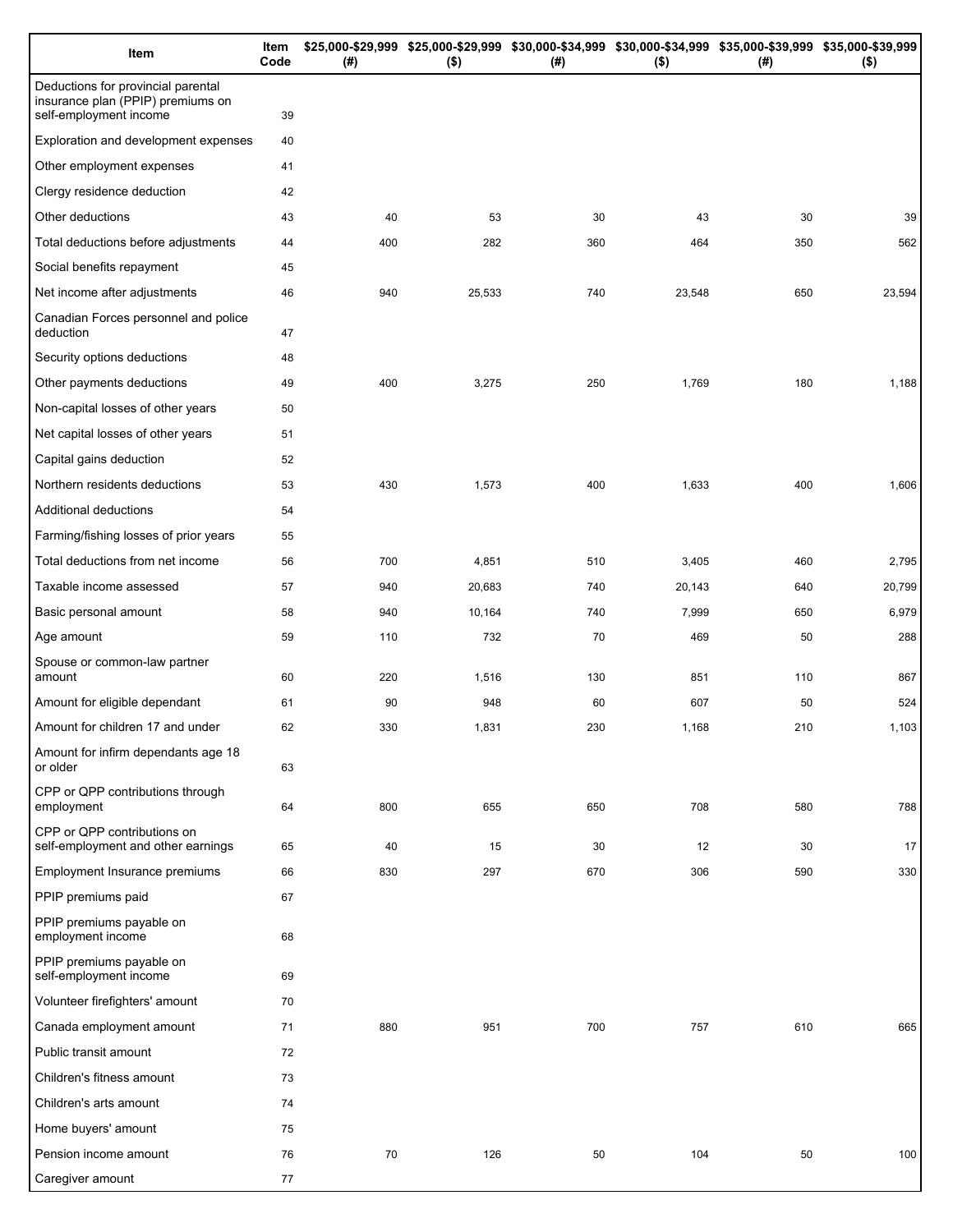| Item                                                                 | Item<br>Code | (# ) | $($ \$)        | (#) | $($ \$)        | \$25,000-\$29,999 \$25,000-\$29,999 \$30,000-\$34,999 \$30,000-\$34,999 \$35,000-\$39,999 \$35,000-\$39,999<br>(#) | $($ \$) |
|----------------------------------------------------------------------|--------------|------|----------------|-----|----------------|--------------------------------------------------------------------------------------------------------------------|---------|
| Disability amount                                                    | 78           |      |                |     |                |                                                                                                                    |         |
| Disability amount transferred from a<br>dependant                    | 79           |      |                |     |                |                                                                                                                    |         |
| Interest paid on student loans                                       | 80           |      |                |     |                | 10                                                                                                                 | 5       |
| Tuition, education, and textbook<br>amounts                          | 81           | 80   | 474            | 80  | 470            | 70                                                                                                                 | 510     |
| Tuition, education, and textbook<br>amounts transferred from a child | 82           |      |                |     |                |                                                                                                                    |         |
| Amounts transferred from spouse or<br>common-law partner             | 83           | 60   | 325            | 30  | 164            | 20                                                                                                                 | 96      |
| Medical expenses                                                     | 84           | 10   | 44             |     |                | 10                                                                                                                 | 24      |
| Total tax credits on personal amounts                                | 85           | 940  | 2,732          | 740 | 2,060          | 650                                                                                                                | 1,858   |
| Allowable charitable donations and<br>government gifts               | 86           | 30   | 35             | 50  | 48             | 60                                                                                                                 | 41      |
| Eligible cultural and ecological gifts                               | 87           |      |                |     |                |                                                                                                                    |         |
| Total tax credit on donations and gifts                              | 88           | 30   | 9              | 50  | 13             | 60                                                                                                                 | 11      |
| Total federal non-refundable tax credits                             | 89           | 940  | 2,741          | 740 | 2,072          | 650                                                                                                                | 1,870   |
| Federal dividend tax credit                                          | 90           | 10   | $\overline{2}$ | 20  | $\overline{7}$ | 20                                                                                                                 | 6       |
| Overseas employment tax credit                                       | 91           |      |                |     |                |                                                                                                                    |         |
| Minimum tax carryover                                                | 92           |      |                |     |                |                                                                                                                    |         |
| Basic federal tax                                                    | 93           | 580  | 806            | 570 | 1,096          | 560                                                                                                                | 1,309   |
| Federal Foreign Tax Credit                                           | 94           |      |                |     |                |                                                                                                                    |         |
| Federal Political contribution tax credit                            | 95           |      |                |     |                |                                                                                                                    |         |
| <b>Investment Tax Credit</b>                                         | 96           |      |                |     |                |                                                                                                                    |         |
| Labour-sponsored funds tax credit                                    | 97           |      |                |     |                |                                                                                                                    |         |
| Alternative minimum tax payable                                      | 98           |      |                |     |                |                                                                                                                    |         |
| Net federal tax                                                      | 99           | 580  | 806            | 570 | 1,096          | 560                                                                                                                | 1,309   |
| CPP contributions on self-employment                                 | 100          | 40   | 31             | 30  | 24             | 30                                                                                                                 | 34      |
| Social Benefits repayment                                            | 101          |      |                |     |                |                                                                                                                    |         |
| Net Provincial Tax                                                   | 102          | 560  | 213            | 570 | 290            | 570                                                                                                                | 354     |
| Total tax payable                                                    | 103          | 620  | 1,050          | 600 | 1,410          | 580                                                                                                                | 1,697   |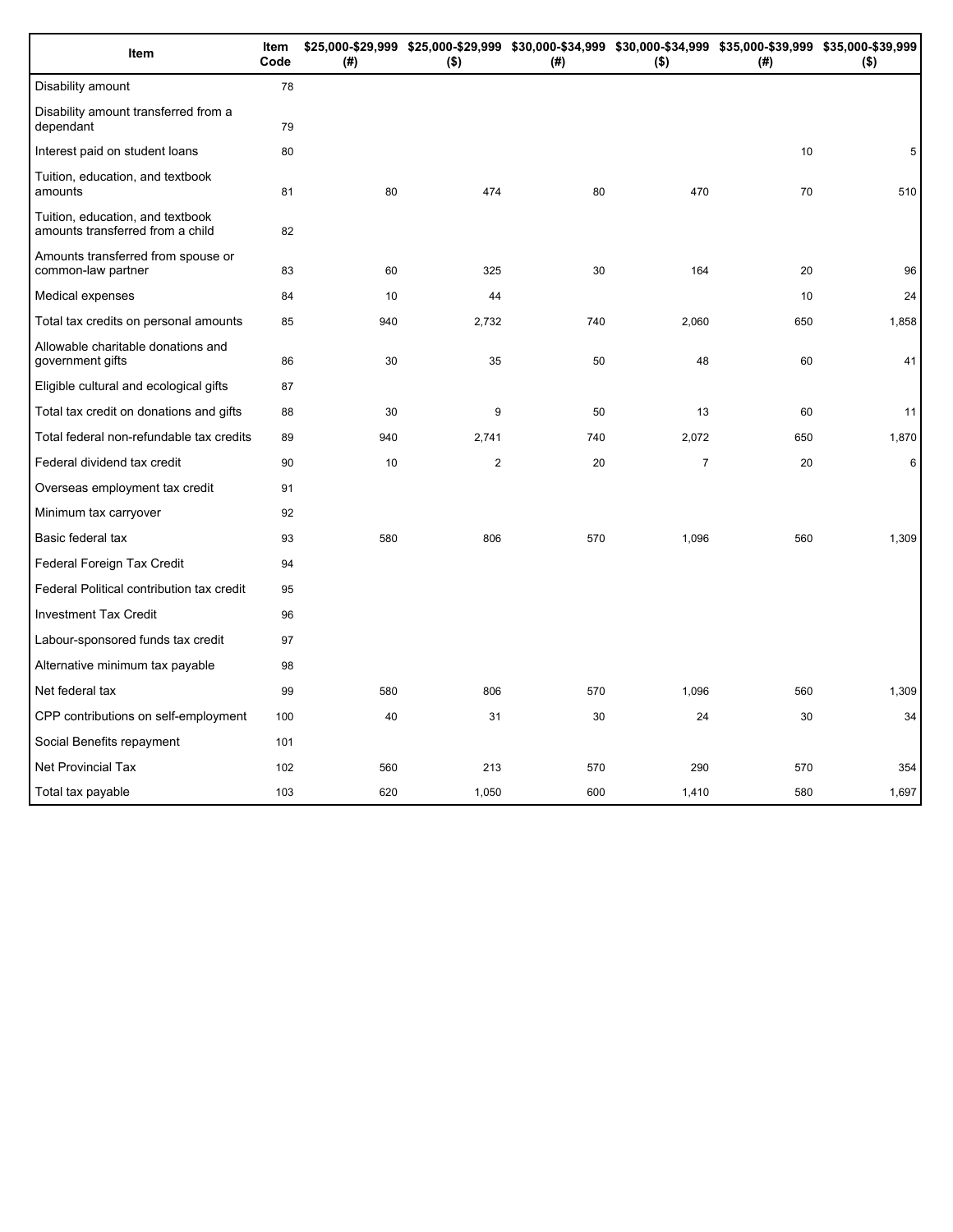| Item                                                                                           | Item<br>Code | (#) | \$40,000-\$44,999 \$40,000-\$44,999 \$45,000-\$49,999 \$45,000-\$49,999<br>$($ \$) | (#) | $($ \$) | \$50,000-<br>\$54,999<br>(#) | \$50,000-<br>\$54,999<br>$($ \$) |
|------------------------------------------------------------------------------------------------|--------------|-----|------------------------------------------------------------------------------------|-----|---------|------------------------------|----------------------------------|
| Number of taxable returns                                                                      | $\mathbf{1}$ | 490 |                                                                                    | 470 |         | 400                          |                                  |
| Number of non-taxable returns                                                                  | $\sqrt{2}$   | 40  |                                                                                    | 10  |         |                              |                                  |
| Total number of returns                                                                        | 3            | 530 |                                                                                    | 490 |         | 410                          |                                  |
| Employment income                                                                              | 4            | 510 | 17,515                                                                             | 470 | 18,614  | 400                          | 18,401                           |
| Commissions (from employment)                                                                  | 5            |     |                                                                                    |     |         |                              |                                  |
| Other employment income                                                                        | 6            |     |                                                                                    | 10  | 110     |                              |                                  |
| Old Age Security pension (OASP)                                                                | 7            | 30  | 191                                                                                | 30  | 169     | 20                           | 97                               |
| CPP or QPP benefits                                                                            | 8            | 50  | 335                                                                                | 50  | 349     | 30                           | 213                              |
| Other pensions or superannuation                                                               | 9            | 30  | 380                                                                                | 20  | 409     |                              |                                  |
| Elected split-pension amount                                                                   | 10           | 10  | 180                                                                                |     |         |                              |                                  |
| Universal Child Care Benefit (UCCB)                                                            | 11           | 50  | 69                                                                                 | 50  | 74      | 50                           | 65                               |
| Employment Insurance and other benefits                                                        | 12           | 170 | 1,573                                                                              | 120 | 1,198   | 100                          | 883                              |
| Taxable amount of dividends from taxable Canadian<br>corporations                              | 13           | 20  | 15                                                                                 | 20  | 82      | 10                           | 139                              |
| Interest and other investment income                                                           | 14           | 20  | $\overline{7}$                                                                     | 30  | 18      | 30                           | 14                               |
| Net partnership income (Limited or non-active<br>partners only)                                | 15           |     |                                                                                    |     |         |                              |                                  |
| Net rental income                                                                              | 16           |     |                                                                                    |     |         |                              |                                  |
| Taxable capital gains                                                                          | 17           |     |                                                                                    |     |         |                              |                                  |
| Registered retirement savings plan income (RRSP)                                               | 18           | 20  | 74                                                                                 | 40  | 156     | 30                           | 92                               |
| Other income                                                                                   | 19           | 80  | 262                                                                                | 80  | 342     | 60                           | 203                              |
| Net business income                                                                            | 20           | 30  | 463                                                                                | 30  | 231     | 20                           | 168                              |
| Net professional income                                                                        | 21           |     |                                                                                    |     |         |                              |                                  |
| Net commission income                                                                          | 22           |     |                                                                                    |     |         |                              |                                  |
| Net farming income                                                                             | 23           |     |                                                                                    |     |         |                              |                                  |
| Net fishing income                                                                             | 24           |     |                                                                                    |     |         |                              |                                  |
| Workers' compensation benefits                                                                 | 25           | 20  | 198                                                                                | 10  | 131     | 10                           | 51                               |
| Social assistance payments                                                                     | 26           | 120 | 906                                                                                | 100 | 782     | 80                           | 416                              |
| Net federal supplements                                                                        | 27           |     |                                                                                    |     |         |                              |                                  |
| Total income assessed                                                                          | 28           | 530 | 22,323                                                                             | 490 | 22,978  | 410                          | 21,277                           |
| Registered pension plan contributions (RPP)                                                    | 29           | 90  | 107                                                                                | 110 | 190     | 110                          | 173                              |
| <b>RRSP</b> deduction                                                                          | 30           | 30  | 107                                                                                | 50  | 135     | 70                           | 198                              |
| Deduction for elected split-pension amount                                                     | 31           |     |                                                                                    |     |         |                              |                                  |
| Annual union, professional, or like dues                                                       | 32           | 220 | 79                                                                                 | 230 | 100     | 190                          | 98                               |
| Child care expenses                                                                            | 33           | 20  | 53                                                                                 | 20  | 45      | 20                           | 61                               |
| <b>Business investment loss</b>                                                                | 34           |     |                                                                                    |     |         |                              |                                  |
| Moving expenses                                                                                | 35           |     |                                                                                    |     |         | 10                           | 39                               |
| Support payments made                                                                          | 36           |     |                                                                                    |     |         |                              |                                  |
| Carrying charges and interest expenses                                                         | 37           |     |                                                                                    |     |         |                              |                                  |
| Deductions for CPP/QPP contributions on<br>self-employment and other earnings                  | 38           | 30  | 21                                                                                 | 30  | 18      | 20                           | 12                               |
| Deductions for provincial parental insurance plan<br>(PPIP) premiums on self-employment income | 39           |     |                                                                                    |     |         |                              |                                  |
| Exploration and development expenses                                                           | 40           |     |                                                                                    |     |         |                              |                                  |
| Other employment expenses                                                                      | 41           |     |                                                                                    |     |         |                              |                                  |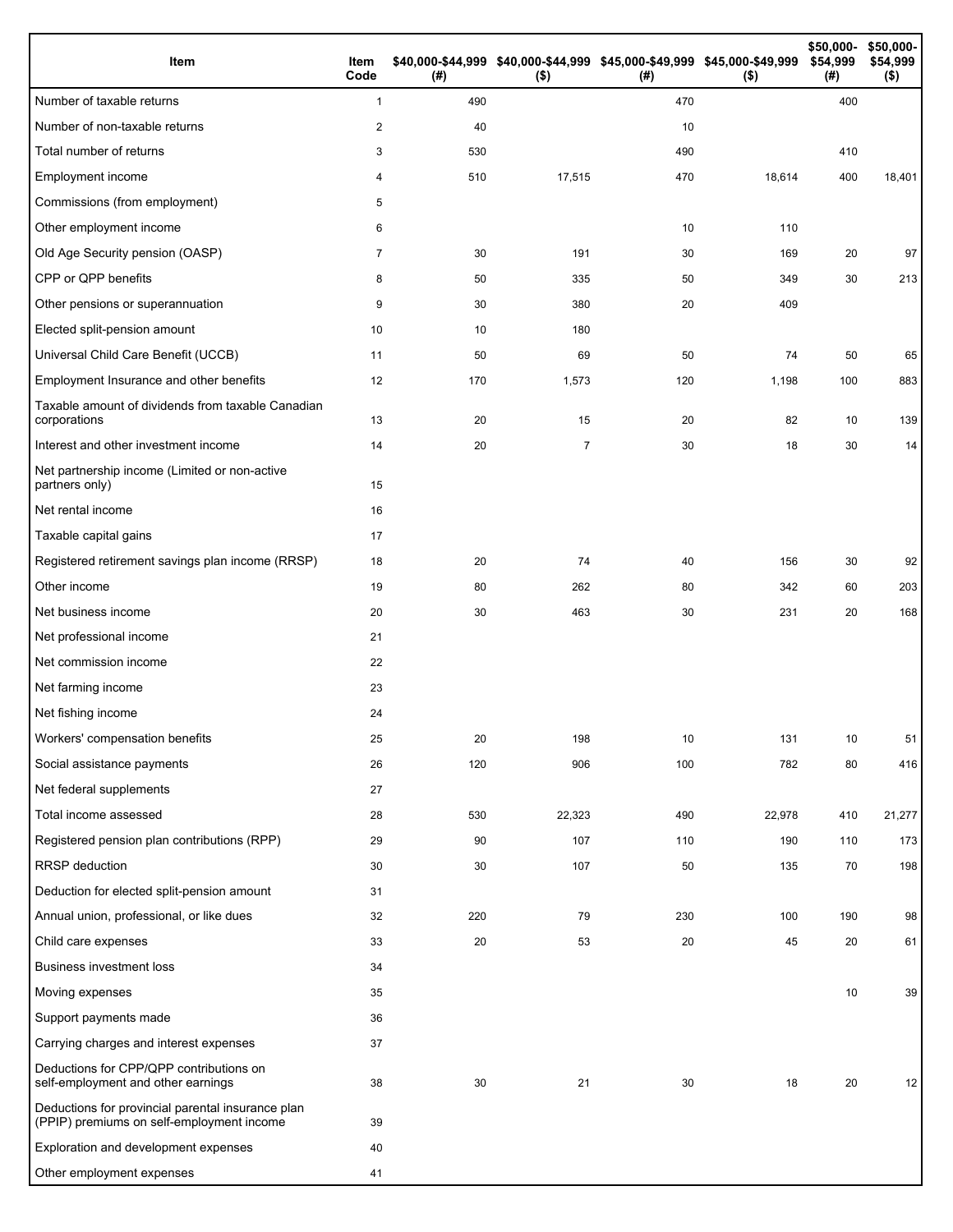| Item                                                                 | Item<br>Code | (# ) | \$40,000-\$44,999 \$40,000-\$44,999 \$45,000-\$49,999 \$45,000-\$49,999<br>$($ \$) | (#) | $($ \$) | \$50,000-<br>\$54,999<br>(#) | \$50,000-<br>\$54,999<br>$($ \$) |
|----------------------------------------------------------------------|--------------|------|------------------------------------------------------------------------------------|-----|---------|------------------------------|----------------------------------|
| Clergy residence deduction                                           | 42           |      |                                                                                    |     |         |                              |                                  |
| Other deductions                                                     | 43           | 20   | 31                                                                                 | 30  | 38      | 30                           | 35                               |
| Total deductions before adjustments                                  | 44           | 300  | 445                                                                                | 310 | 590     | 280                          | 618                              |
| Social benefits repayment                                            | 45           |      |                                                                                    |     |         |                              |                                  |
| Net income after adjustments                                         | 46           | 530  | 21,878                                                                             | 490 | 22,388  | 410                          | 20,659                           |
| Canadian Forces personnel and police deduction                       | 47           |      |                                                                                    |     |         |                              |                                  |
| Security options deductions                                          | 48           |      |                                                                                    |     |         |                              |                                  |
| Other payments deductions                                            | 49           | 140  | 1,158                                                                              | 110 | 952     | 90                           | 512                              |
| Non-capital losses of other years                                    | 50           |      |                                                                                    |     |         |                              |                                  |
| Net capital losses of other years                                    | 51           |      |                                                                                    |     |         |                              |                                  |
| Capital gains deduction                                              | 52           |      |                                                                                    |     |         |                              |                                  |
| Northern residents deductions                                        | 53           | 330  | 1,423                                                                              | 340 | 1,537   | 290                          | 1,278                            |
| Additional deductions                                                | 54           |      |                                                                                    |     |         |                              |                                  |
| Farming/fishing losses of prior years                                | 55           |      |                                                                                    |     |         |                              |                                  |
| Total deductions from net income                                     | 56           | 380  | 2,582                                                                              | 370 | 2,491   | 310                          | 1,791                            |
| Taxable income assessed                                              | 57           | 530  | 19,299                                                                             | 480 | 19,901  | 410                          | 18,869                           |
| Basic personal amount                                                | 58           | 530  | 5,681                                                                              | 490 | 5,228   | 410                          | 4,383                            |
| Age amount                                                           | 59           | 30   | 165                                                                                | 30  | 137     | 20                           | 63                               |
| Spouse or common-law partner amount                                  | 60           | 100  | 699                                                                                | 80  | 612     | 70                           | 529                              |
| Amount for eligible dependant                                        | 61           | 40   | 386                                                                                | 40  | 392     |                              |                                  |
| Amount for children 17 and under                                     | 62           | 200  | 1,066                                                                              | 170 | 913     | 120                          | 611                              |
| Amount for infirm dependants age 18 or older                         | 63           |      |                                                                                    |     |         |                              |                                  |
| CPP or QPP contributions through employment                          | 64           | 490  | 759                                                                                | 450 | 814     | 390                          | 799                              |
| CPP or QPP contributions on self-employment and<br>other earnings    | 65           | 30   | 21                                                                                 | 30  | 18      | 20                           | 12                               |
| Employment Insurance premiums                                        | 66           | 490  | 309                                                                                | 450 | 321     | 390                          | 299                              |
| PPIP premiums paid                                                   | 67           |      |                                                                                    |     |         |                              |                                  |
| PPIP premiums payable on employment income                           | 68           |      |                                                                                    |     |         |                              |                                  |
| PPIP premiums payable on self-employment income                      | 69           |      |                                                                                    |     |         |                              |                                  |
| Volunteer firefighters' amount                                       | 70           |      |                                                                                    |     |         |                              |                                  |
| Canada employment amount                                             | 71           | 510  | 554                                                                                | 470 | 509     | 400                          | 434                              |
| Public transit amount                                                | 72           |      |                                                                                    |     |         |                              |                                  |
| Children's fitness amount                                            | 73           |      |                                                                                    |     |         |                              |                                  |
| Children's arts amount                                               | 74           |      |                                                                                    |     |         |                              |                                  |
| Home buyers' amount                                                  | 75           |      |                                                                                    |     |         |                              |                                  |
| Pension income amount                                                | 76           | 40   | 66                                                                                 | 30  | 55      | 10                           | 22                               |
| Caregiver amount                                                     | 77           |      |                                                                                    |     |         |                              |                                  |
| Disability amount                                                    | 78           |      |                                                                                    |     |         |                              |                                  |
| Disability amount transferred from a dependant                       | 79           |      |                                                                                    |     |         |                              |                                  |
| Interest paid on student loans                                       | 80           | 10   | 5                                                                                  | 10  | 7       | 20                           | 10                               |
| Tuition, education, and textbook amounts                             | 81           | 50   | 373                                                                                | 40  | 271     | 30                           | 256                              |
| Tuition, education, and textbook amounts transferred<br>from a child | 82           |      |                                                                                    |     |         |                              |                                  |
| Amounts transferred from spouse or common-law<br>partner             | 83           | 20   | 98                                                                                 | 20  | 57      |                              |                                  |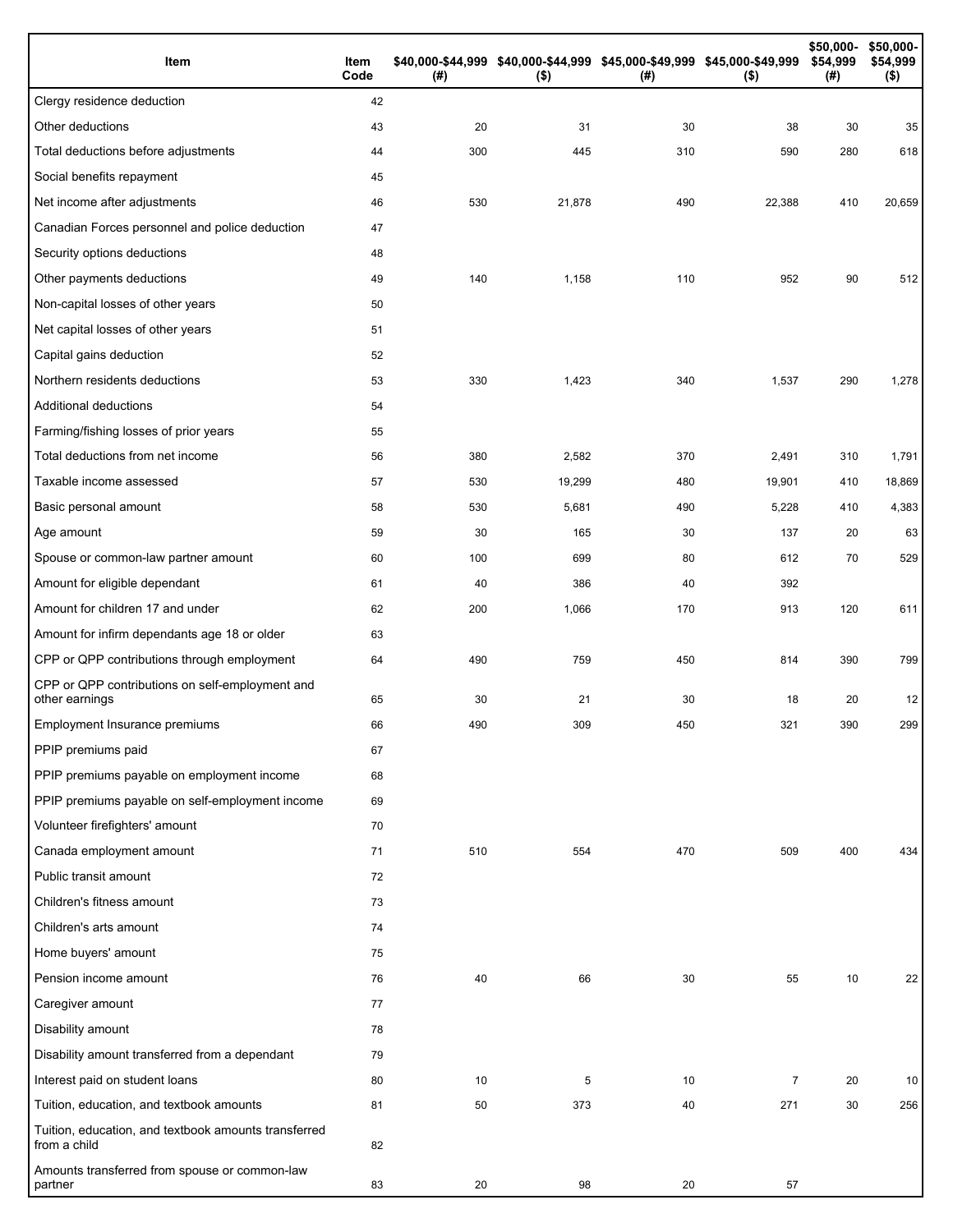| Item                                                | Item<br>Code | \$40,000-\$44,999<br>(# ) | $($ \$)        | \$40,000-\$44,999 \$45,000-\$49,999 \$45,000-\$49,999<br>(#) | $($ \$) | \$50,000-<br>\$54,999<br>(#) | \$50,000-<br>\$54,999<br>$($ \$) |
|-----------------------------------------------------|--------------|---------------------------|----------------|--------------------------------------------------------------|---------|------------------------------|----------------------------------|
| Medical expenses                                    | 84           | 20                        | 47             |                                                              |         |                              |                                  |
| Total tax credits on personal amounts               | 85           | 530                       | 1,543          | 490                                                          | 1,416   | 410                          | 1,166                            |
| Allowable charitable donations and government gifts | 86           | 60                        | 107            | 40                                                           | 72      | 40                           | 62                               |
| Eligible cultural and ecological gifts              | 87           |                           |                |                                                              |         |                              |                                  |
| Total tax credit on donations and gifts             | 88           | 60                        | 30             | 40                                                           | 20      | 40                           | 17                               |
| Total federal non-refundable tax credits            | 89           | 530                       | 1,572          | 490                                                          | 1,436   | 410                          | 1,183                            |
| Federal dividend tax credit                         | 90           | 20                        | $\overline{2}$ | 20                                                           | 11      | 10                           | 17                               |
| Overseas employment tax credit                      | 91           |                           |                |                                                              |         |                              |                                  |
| Minimum tax carryover                               | 92           |                           |                |                                                              |         |                              |                                  |
| Basic federal tax                                   | 93           | 470                       | 1,366          | 470                                                          | 1,611   | 400                          | 1,773                            |
| Federal Foreign Tax Credit                          | 94           |                           |                |                                                              |         |                              |                                  |
| Federal Political contribution tax credit           | 95           |                           |                |                                                              |         |                              |                                  |
| <b>Investment Tax Credit</b>                        | 96           |                           |                |                                                              |         |                              |                                  |
| Labour-sponsored funds tax credit                   | 97           |                           |                |                                                              |         |                              |                                  |
| Alternative minimum tax payable                     | 98           |                           |                |                                                              |         |                              |                                  |
| Net federal tax                                     | 99           | 470                       | 1,363          | 470                                                          | 1,611   | 400                          | 1,772                            |
| CPP contributions on self-employment                | 100          | 30                        | 43             | 30                                                           | 36      | 20                           | 24                               |
| Social Benefits repayment                           | 101          |                           |                |                                                              |         |                              |                                  |
| Net Provincial Tax                                  | 102          | 480                       | 379            | 470                                                          | 462     | 400                          | 519                              |
| Total tax payable                                   | 103          | 490                       | 1,785          | 470                                                          | 2,109   | 400                          | 2,316                            |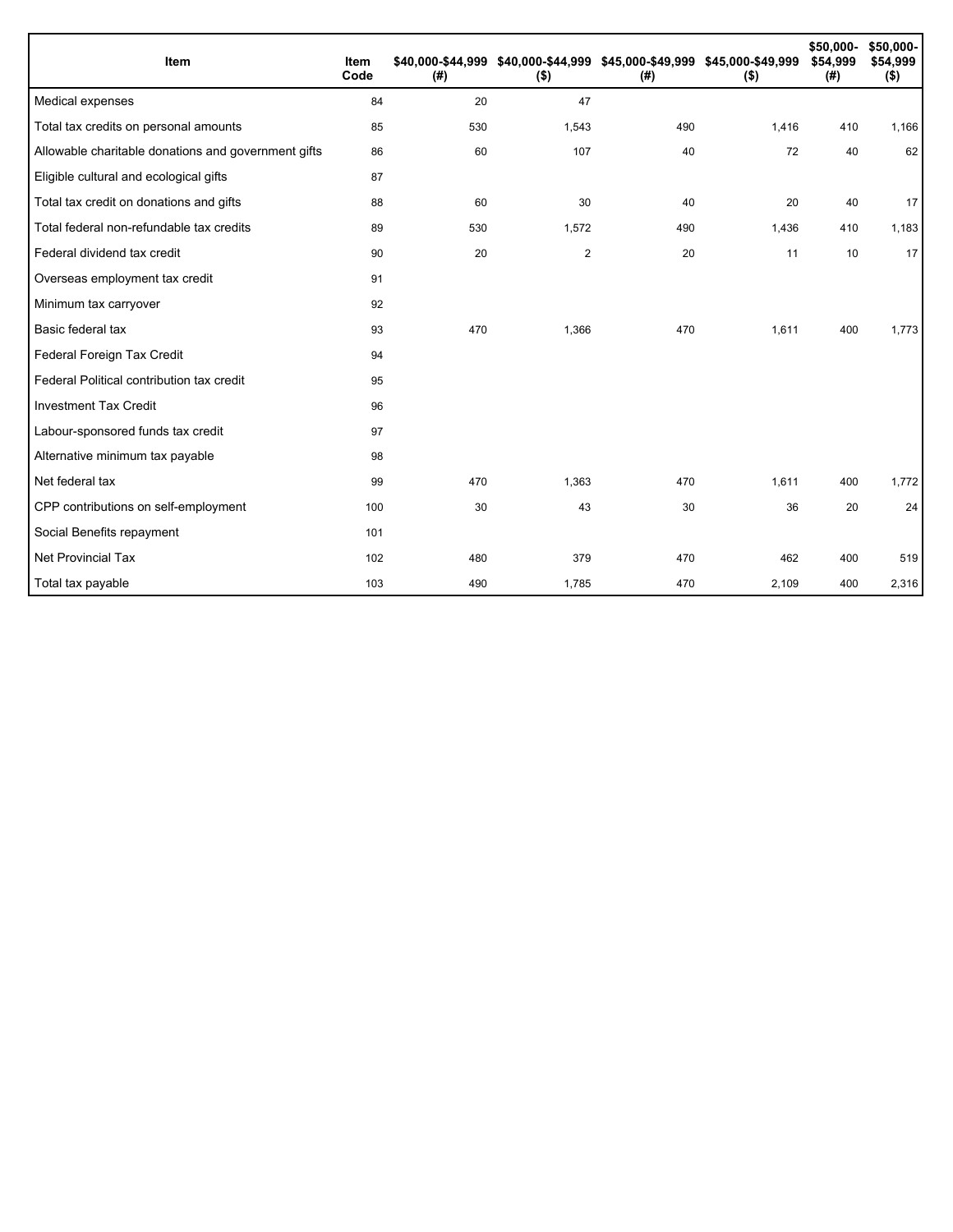| Item                                                                          | Item<br>Code   | (#) | $($ \$) | (#) | \$55,000-\$59,999 \$55,000-\$59,999 \$60,000-\$69,999 \$60,000-\$69,999 \$70,000-\$79,999 \$70,000-\$79,999<br>$($ \$) | (#) | $($ \$) |
|-------------------------------------------------------------------------------|----------------|-----|---------|-----|------------------------------------------------------------------------------------------------------------------------|-----|---------|
| Number of taxable returns                                                     | $\mathbf{1}$   | 360 |         | 710 |                                                                                                                        | 760 |         |
| Number of non-taxable returns                                                 | $\overline{c}$ |     |         |     |                                                                                                                        |     |         |
| Total number of returns                                                       | 3              | 360 |         | 710 |                                                                                                                        | 760 |         |
| Employment income                                                             | 4              | 340 | 17,164  | 700 | 41,057                                                                                                                 | 750 | 52,821  |
| Commissions (from employment)                                                 | 5              |     |         |     |                                                                                                                        |     |         |
| Other employment income                                                       | 6              | 10  | 343     | 20  | 169                                                                                                                    | 20  | 113     |
| Old Age Security pension (OASP)                                               | $\overline{7}$ | 20  | 105     | 30  | 189                                                                                                                    | 20  | 121     |
| CPP or QPP benefits                                                           | 8              | 40  | 274     | 50  | 346                                                                                                                    | 40  | 279     |
| Other pensions or superannuation                                              | 9              | 20  | 436     | 30  | 659                                                                                                                    | 30  | 609     |
| Elected split-pension amount                                                  | 10             |     |         | 10  | 129                                                                                                                    |     |         |
| Universal Child Care Benefit (UCCB)                                           | 11             | 40  | 58      | 70  | 94                                                                                                                     | 70  | 105     |
| Employment Insurance and other<br>benefits                                    | 12             | 90  | 776     | 150 | 1,250                                                                                                                  | 110 | 720     |
| Taxable amount of dividends from<br>taxable Canadian corporations             | 13             | 10  | 73      | 30  | 73                                                                                                                     | 30  | 133     |
| Interest and other investment income                                          | 14             | 20  | 11      | 60  | 35                                                                                                                     | 50  | 14      |
| Net partnership income (Limited or<br>non-active partners only)               | 15             |     |         |     |                                                                                                                        |     |         |
| Net rental income                                                             | 16             |     |         | 20  | 60                                                                                                                     | 20  | 73      |
| Taxable capital gains                                                         | 17             |     |         | 10  | 60                                                                                                                     |     |         |
| Registered retirement savings plan<br>income (RRSP)                           | 18             | 30  | 104     | 60  | 240                                                                                                                    | 70  | 292     |
| Other income                                                                  | 19             | 60  | 177     | 110 | 547                                                                                                                    | 100 | 358     |
| Net business income                                                           | 20             | 20  | 206     | 40  | 417                                                                                                                    | 50  | 569     |
| Net professional income                                                       | 21             |     |         |     |                                                                                                                        |     |         |
| Net commission income                                                         | 22             |     |         |     |                                                                                                                        |     |         |
| Net farming income                                                            | 23             |     |         |     |                                                                                                                        |     |         |
| Net fishing income                                                            | 24             |     |         |     |                                                                                                                        |     |         |
| Workers' compensation benefits                                                | 25             | 20  | 95      | 20  | 89                                                                                                                     | 10  | 94      |
| Social assistance payments                                                    | 26             | 50  | 364     | 70  | 336                                                                                                                    | 50  | 301     |
| Net federal supplements                                                       | 27             |     |         |     |                                                                                                                        |     |         |
| Total income assessed                                                         | 28             | 360 | 20,527  | 710 | 46,329                                                                                                                 | 760 | 56,990  |
| Registered pension plan contributions<br>(RPP)                                | 29             | 100 | 191     | 320 | 802                                                                                                                    | 420 | 1,319   |
| RRSP deduction                                                                | 30             | 40  | 128     | 110 | 430                                                                                                                    | 120 | 540     |
| Deduction for elected split-pension<br>amount                                 | 31             | 10  | 57      |     |                                                                                                                        |     |         |
| Annual union, professional, or like<br>dues                                   | 32             | 170 | 92      | 420 | 280                                                                                                                    | 490 | 427     |
| Child care expenses                                                           | 33             | 20  | 62      | 40  | 227                                                                                                                    | 40  | 169     |
| Business investment loss                                                      | 34             |     |         |     |                                                                                                                        |     |         |
| Moving expenses                                                               | 35             |     |         |     |                                                                                                                        |     |         |
| Support payments made                                                         | 36             |     |         |     |                                                                                                                        |     |         |
| Carrying charges and interest<br>expenses                                     | 37             |     |         |     |                                                                                                                        |     |         |
| Deductions for CPP/QPP contributions<br>on self-employment and other earnings | 38             | 10  | 12      | 20  | 25                                                                                                                     | 20  | 21      |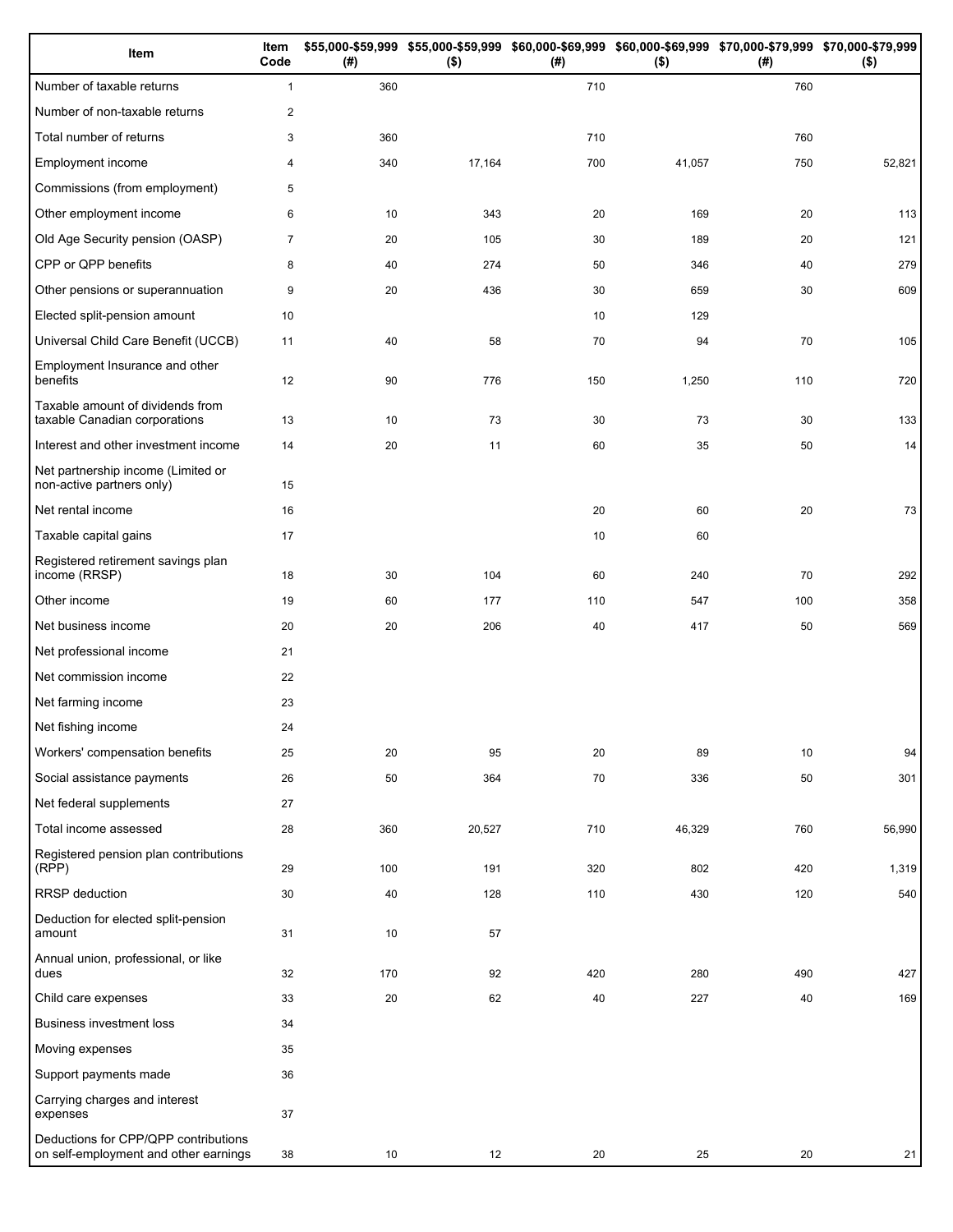| Item                                                                                              | Item<br>Code | (# ) | \$55,000-\$59,999 \$55,000-\$59,999 \$60,000-\$69,999 \$60,000-\$69,999 \$70,000-\$79,999 \$70,000-\$79,999<br>$($ \$) | (# ) | $($ \$) | (#) | $($ \$) |
|---------------------------------------------------------------------------------------------------|--------------|------|------------------------------------------------------------------------------------------------------------------------|------|---------|-----|---------|
| Deductions for provincial parental<br>insurance plan (PPIP) premiums on<br>self-employment income | 39           |      |                                                                                                                        |      |         |     |         |
| Exploration and development expenses                                                              | 40           |      |                                                                                                                        |      |         |     |         |
| Other employment expenses                                                                         | 41           |      |                                                                                                                        |      |         |     |         |
| Clergy residence deduction                                                                        | 42           |      |                                                                                                                        |      |         |     |         |
| Other deductions                                                                                  | 43           | 20   | 60                                                                                                                     | 30   | 30      | 20  | 37      |
| Total deductions before adjustments                                                               | 44           | 240  | 625                                                                                                                    | 550  | 1,963   | 620 | 2,626   |
| Social benefits repayment                                                                         | 45           |      |                                                                                                                        | 60   | 75      | 60  | 92      |
| Net income after adjustments                                                                      | 46           | 360  | 19,896                                                                                                                 | 710  | 44,292  | 760 | 54,273  |
| Canadian Forces personnel and police<br>deduction                                                 | 47           |      |                                                                                                                        |      |         |     |         |
| Security options deductions                                                                       | 48           |      |                                                                                                                        |      |         |     |         |
| Other payments deductions                                                                         | 49           | 60   | 460                                                                                                                    | 80   | 444     | 60  | 395     |
| Non-capital losses of other years                                                                 | 50           |      |                                                                                                                        |      |         |     |         |
| Net capital losses of other years                                                                 | 51           |      |                                                                                                                        |      |         |     |         |
| Capital gains deduction                                                                           | 52           |      |                                                                                                                        |      |         |     |         |
| Northern residents deductions                                                                     | 53           | 250  | 1,263                                                                                                                  | 540  | 2,707   | 610 | 3,265   |
| Additional deductions                                                                             | 54           |      |                                                                                                                        |      |         |     |         |
| Farming/fishing losses of prior years                                                             | 55           |      |                                                                                                                        |      |         |     |         |
| Total deductions from net income                                                                  | 56           | 260  | 1,744                                                                                                                  | 550  | 3,153   | 620 | 3,660   |
| Taxable income assessed                                                                           | 57           | 360  | 18,175                                                                                                                 | 710  | 41,139  | 760 | 50,613  |
| Basic personal amount                                                                             | 58           | 360  | 3,863                                                                                                                  | 710  | 7,727   | 760 | 8,222   |
| Age amount                                                                                        | 59           | 20   | 66                                                                                                                     | 30   | 77      | 20  | 21      |
| Spouse or common-law partner<br>amount                                                            | 60           | 60   | 381                                                                                                                    | 110  | 786     | 120 | 918     |
| Amount for eligible dependant                                                                     | 61           | 30   | 271                                                                                                                    | 40   | 454     | 60  | 602     |
| Amount for children 17 and under                                                                  | 62           | 120  | 576                                                                                                                    | 250  | 1,277   | 310 | 1,521   |
| Amount for infirm dependants age 18<br>or older                                                   | 63           |      |                                                                                                                        |      |         |     |         |
| CPP or QPP contributions through<br>employment                                                    | 64           | 330  | 702                                                                                                                    | 680  | 1,518   | 740 | 1,676   |
| CPP or QPP contributions on<br>self-employment and other earnings                                 | 65           | 10   | 12                                                                                                                     | 20   | 25      | 20  | 21      |
| Employment Insurance premiums                                                                     | 66           | 330  | 260                                                                                                                    | 690  | 555     | 730 | 602     |
| PPIP premiums paid                                                                                | 67           |      |                                                                                                                        |      |         |     |         |
| PPIP premiums payable on<br>employment income                                                     | 68           |      |                                                                                                                        |      |         |     |         |
| PPIP premiums payable on<br>self-employment income                                                | 69           |      |                                                                                                                        |      |         |     |         |
| Volunteer firefighters' amount                                                                    | 70           |      |                                                                                                                        |      |         |     |         |
| Canada employment amount                                                                          | 71           | 350  | 376                                                                                                                    | 700  | 758     | 750 | 819     |
| Public transit amount                                                                             | 72           |      |                                                                                                                        |      |         |     |         |
| Children's fitness amount                                                                         | 73           |      |                                                                                                                        |      |         | 20  | 5       |
| Children's arts amount                                                                            | 74           |      |                                                                                                                        |      |         |     |         |
| Home buyers' amount                                                                               | 75           |      |                                                                                                                        |      |         |     |         |
| Pension income amount                                                                             | 76           | 30   | 51                                                                                                                     | 40   | 74      | 40  | 68      |
| Caregiver amount                                                                                  | 77           |      |                                                                                                                        |      |         |     |         |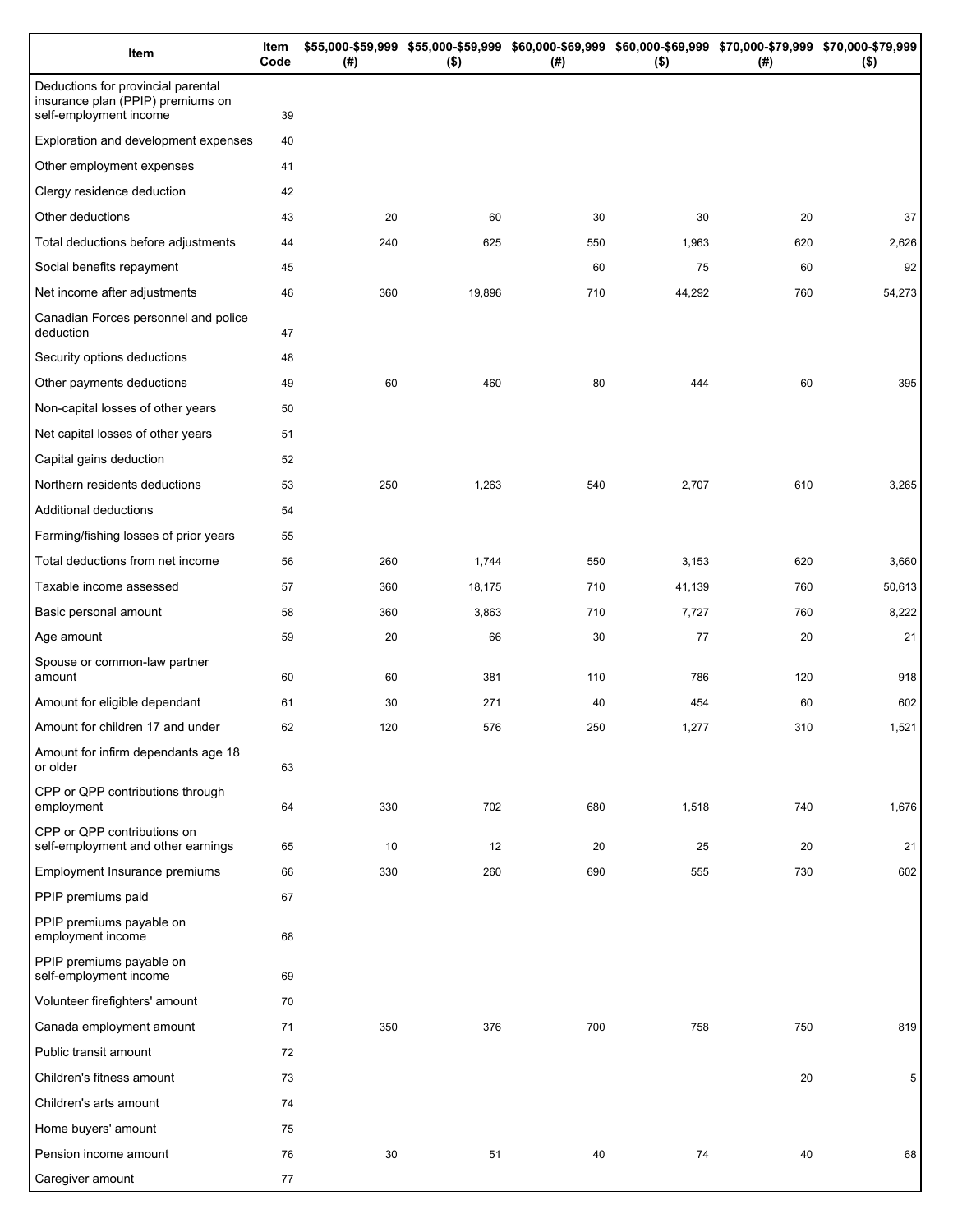| Item                                                                 | Item<br>Code | (# ) | $($ \$) | (#) | \$55,000-\$59,999 \$55,000-\$59,999 \$60,000-\$69,999 \$60,000-\$69,999 \$70,000-\$79,999 \$70,000-\$79,999<br>$($ \$) | (#) | $($ \$) |
|----------------------------------------------------------------------|--------------|------|---------|-----|------------------------------------------------------------------------------------------------------------------------|-----|---------|
| Disability amount                                                    | 78           |      |         |     |                                                                                                                        |     |         |
| Disability amount transferred from a<br>dependant                    | 79           |      |         |     |                                                                                                                        |     |         |
| Interest paid on student loans                                       | 80           | 10   | 10      | 10  | 11                                                                                                                     | 20  | 19      |
| Tuition, education, and textbook<br>amounts                          | 81           | 20   | 94      | 50  | 321                                                                                                                    | 50  | 304     |
| Tuition, education, and textbook<br>amounts transferred from a child | 82           |      |         |     |                                                                                                                        |     |         |
| Amounts transferred from spouse or<br>common-law partner             | 83           | 10   | 57      | 20  | 90                                                                                                                     | 20  | 62      |
| Medical expenses                                                     | 84           |      |         |     |                                                                                                                        |     |         |
| Total tax credits on personal amounts                                | 85           | 360  | 1,020   | 710 | 2,064                                                                                                                  | 760 | 2,247   |
| Allowable charitable donations and<br>government gifts               | 86           | 50   | 81      | 100 | 161                                                                                                                    | 90  | 124     |
| Eligible cultural and ecological gifts                               | 87           |      |         |     |                                                                                                                        |     |         |
| Total tax credit on donations and gifts                              | 88           | 50   | 22      | 100 | 44                                                                                                                     | 80  | 34      |
| Total federal non-refundable tax credits                             | 89           | 360  | 1,043   | 710 | 2,108                                                                                                                  | 760 | 2,281   |
| Federal dividend tax credit                                          | 90           | 10   | 10      | 30  | 11                                                                                                                     | 30  | 18      |
| Overseas employment tax credit                                       | 91           |      |         |     |                                                                                                                        |     |         |
| Minimum tax carryover                                                | 92           |      |         |     |                                                                                                                        |     |         |
| Basic federal tax                                                    | 93           | 350  | 1,904   | 710 | 4,804                                                                                                                  | 760 | 6,574   |
| Federal Foreign Tax Credit                                           | 94           |      |         |     |                                                                                                                        |     |         |
| Federal Political contribution tax credit                            | 95           |      |         |     |                                                                                                                        |     |         |
| <b>Investment Tax Credit</b>                                         | 96           |      |         |     |                                                                                                                        |     |         |
| Labour-sponsored funds tax credit                                    | 97           |      |         |     |                                                                                                                        |     |         |
| Alternative minimum tax payable                                      | 98           |      |         |     |                                                                                                                        |     |         |
| Net federal tax                                                      | 99           | 350  | 1,903   | 710 | 4,801                                                                                                                  | 760 | 6,574   |
| CPP contributions on self-employment                                 | 100          | 10   | 23      | 20  | 49                                                                                                                     | 20  | 42      |
| Social Benefits repayment                                            | 101          |      |         | 60  | 75                                                                                                                     | 60  | 92      |
| <b>Net Provincial Tax</b>                                            | 102          | 350  | 567     | 710 | 1,455                                                                                                                  | 760 | 2,029   |
| Total tax payable                                                    | 103          | 360  | 2,500   | 710 | 6,380                                                                                                                  | 760 | 8,736   |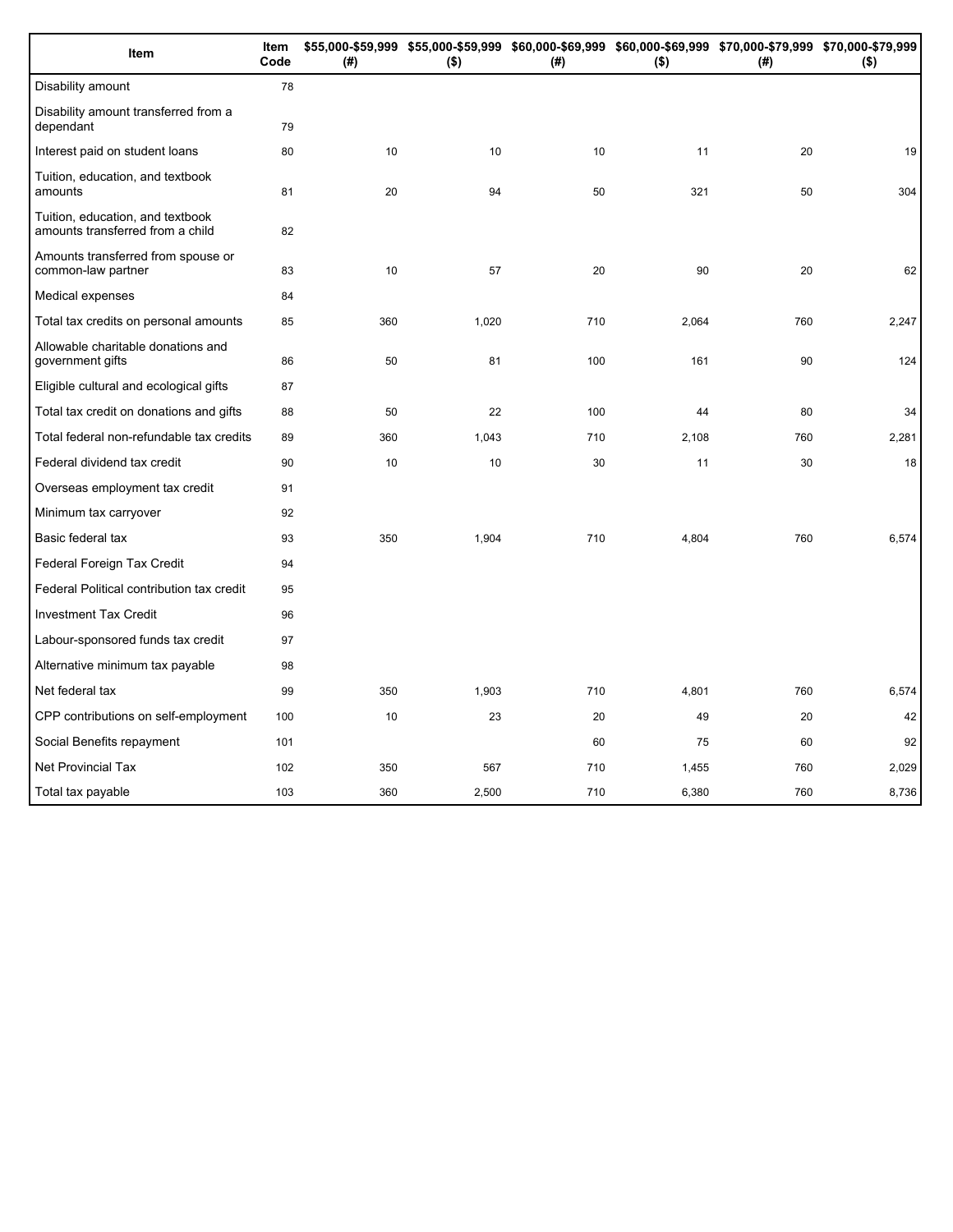| Item                                                              | Item<br>Code   | (# ) | $($ \$) | (# ) | $($ \$)        | \$80,000-\$89,999 \$80,000-\$89,999 \$90,000-\$99,999 \$90,000-\$99,999 \$100,000-\$149,999 \$100,000-\$149,999<br>(#) | $($ \$) |
|-------------------------------------------------------------------|----------------|------|---------|------|----------------|------------------------------------------------------------------------------------------------------------------------|---------|
| Number of taxable returns                                         | $\mathbf{1}$   | 830  |         | 790  |                | 2,430                                                                                                                  |         |
| Number of non-taxable returns                                     | 2              |      |         |      |                |                                                                                                                        |         |
| Total number of returns                                           | 3              | 830  |         | 790  |                | 2,430                                                                                                                  |         |
| Employment income                                                 | $\overline{4}$ | 820  | 65,634  | 780  | 70,596         | 2,410                                                                                                                  | 275,679 |
| Commissions (from employment)                                     | 5              |      |         |      |                |                                                                                                                        |         |
| Other employment income                                           | 6              | 30   | 158     | 20   | 185            | 70                                                                                                                     | 367     |
| Old Age Security pension (OASP)                                   | $\overline{7}$ | 20   | 131     | 20   | 128            | 70                                                                                                                     | 316     |
| CPP or QPP benefits                                               | 8              | 60   | 376     | 50   | 339            | 150                                                                                                                    | 978     |
| Other pensions or superannuation                                  | 9              | 30   | 736     | 30   | 789            | 100                                                                                                                    | 2,014   |
| Elected split-pension amount                                      | 10             | 10   | 72      | 20   | 128            | 30                                                                                                                     | 266     |
| Universal Child Care Benefit<br>(UCCB)                            | 11             | 60   | 86      | 60   | 83             | 110                                                                                                                    | 163     |
| Employment Insurance and other<br>benefits                        | 12             | 80   | 589     | 50   | 345            | 120                                                                                                                    | 873     |
| Taxable amount of dividends from<br>taxable Canadian corporations | 13             | 60   | 492     | 50   | 384            | 240                                                                                                                    | 1,578   |
| Interest and other investment<br>income                           | 14             | 70   | 64      | 90   | 62             | 400                                                                                                                    | 327     |
| Net partnership income (Limited<br>or non-active partners only)   | 15             |      |         |      |                |                                                                                                                        |         |
| Net rental income                                                 | 16             | 30   | 77      | 40   | 57             | 170                                                                                                                    | 343     |
| Taxable capital gains                                             | 17             | 20   | 86      | 20   | 34             | 100                                                                                                                    | 408     |
| Registered retirement savings<br>plan income (RRSP)               | 18             | 70   | 310     | 90   | 381            | 320                                                                                                                    | 1,668   |
| Other income                                                      | 19             | 120  | 375     | 100  | 549            | 400                                                                                                                    | 2,086   |
| Net business income                                               | 20             | 60   | 556     | 40   | 501            | 200                                                                                                                    | 1,957   |
| Net professional income                                           | 21             |      |         | 10   | 14             | 30                                                                                                                     | 600     |
| Net commission income                                             | 22             |      |         |      |                |                                                                                                                        |         |
| Net farming income                                                | 23             |      |         |      |                |                                                                                                                        |         |
| Net fishing income                                                | 24             |      |         |      |                |                                                                                                                        |         |
| Workers' compensation benefits                                    | 25             | 20   | 78      |      |                | 40                                                                                                                     | 253     |
| Social assistance payments                                        | 26             | 30   | 133     |      |                | 30                                                                                                                     | 153     |
| Net federal supplements                                           | 27             |      |         |      |                |                                                                                                                        |         |
| Total income assessed                                             | 28             | 830  | 70,555  | 790  | 74,760         | 2,430                                                                                                                  | 290,361 |
| Registered pension plan<br>contributions (RPP)                    | 29             | 560  | 2,137   | 590  | 2,634          | 1,930                                                                                                                  | 11,893  |
| RRSP deduction                                                    | 30             | 190  | 1,023   | 250  | 1,476          | 1,020                                                                                                                  | 7,345   |
| Deduction for elected<br>split-pension amount                     | 31             | 10   | 87      |      |                | 40                                                                                                                     | 375     |
| Annual union, professional, or like<br>dues                       | 32             | 550  | 553     | 560  | 633            | 1,610                                                                                                                  | 2,289   |
| Child care expenses                                               | 33             | 50   | 248     | 50   | 238            | 140                                                                                                                    | 743     |
| Business investment loss                                          | 34             |      |         |      |                |                                                                                                                        |         |
| Moving expenses                                                   | 35             | 10   | 73      | 10   | 59             | 30                                                                                                                     | 111     |
| Support payments made                                             | 36             |      |         |      |                | 20                                                                                                                     | 231     |
| Carrying charges and interest<br>expenses                         | 37             | 10   | 17      | 20   | $\overline{7}$ | 90                                                                                                                     | 96      |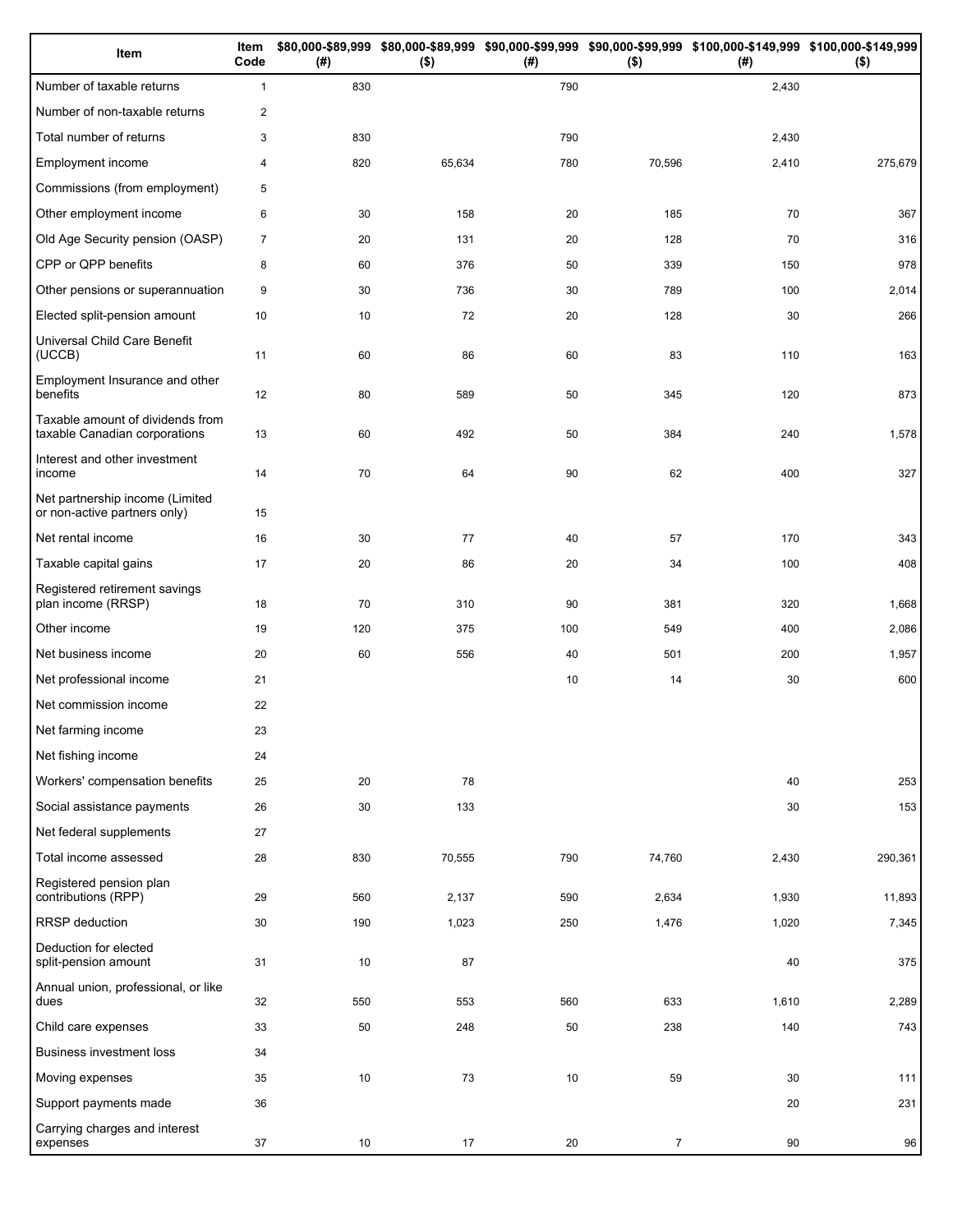| Item                                                                                              | Item<br>Code | (#) | $($ \$) | (# ) | $($ \$) | \$80,000-\$89,999 \$80,000-\$89,999 \$90,000-\$99,999 \$90,000-\$99,999 \$100,000-\$149,999 \$100,000-\$149,999<br>(#) | $($ \$) |
|---------------------------------------------------------------------------------------------------|--------------|-----|---------|------|---------|------------------------------------------------------------------------------------------------------------------------|---------|
| Deductions for CPP/QPP<br>contributions on self-employment<br>and other earnings                  | 38           | 10  | 21      |      |         | 20                                                                                                                     | 39      |
| Deductions for provincial parental<br>insurance plan (PPIP) premiums<br>on self-employment income | 39           |     |         |      |         |                                                                                                                        |         |
| Exploration and development<br>expenses                                                           | 40           |     |         |      |         |                                                                                                                        |         |
| Other employment expenses                                                                         | 41           | 10  | 19      |      |         | 40                                                                                                                     | 133     |
| Clergy residence deduction                                                                        | 42           |     |         |      |         |                                                                                                                        |         |
| Other deductions                                                                                  | 43           | 20  | 21      | 20   | 24      | 50                                                                                                                     | 54      |
| Total deductions before<br>adjustments                                                            | 44           | 720 | 4,209   | 720  | 5,207   | 2,280                                                                                                                  | 23,320  |
| Social benefits repayment                                                                         | 45           | 50  | 88      | 30   | 78      | 70                                                                                                                     | 321     |
| Net income after adjustments                                                                      | 46           | 830 | 66,258  | 790  | 69,475  | 2,430                                                                                                                  | 266,721 |
| Canadian Forces personnel and<br>police deduction                                                 | 47           |     |         |      |         |                                                                                                                        |         |
| Security options deductions                                                                       | 48           |     |         |      |         |                                                                                                                        |         |
| Other payments deductions                                                                         | 49           | 40  | 210     |      |         | 70                                                                                                                     | 406     |
| Non-capital losses of other years                                                                 | 50           |     |         |      |         |                                                                                                                        |         |
| Net capital losses of other years                                                                 | 51           |     |         |      |         | 20                                                                                                                     | 34      |
| Capital gains deduction                                                                           | 52           |     |         |      |         |                                                                                                                        |         |
| Northern residents deductions                                                                     | 53           | 660 | 3,846   | 680  | 4,616   | 2,200                                                                                                                  | 18,224  |
| Additional deductions                                                                             | 54           |     |         |      |         |                                                                                                                        |         |
| Farming/fishing losses of prior<br>years                                                          | 55           |     |         |      |         |                                                                                                                        |         |
| Total deductions from net income                                                                  | 56           | 670 | 4,146   | 690  | 4,757   | 2,210                                                                                                                  | 18,756  |
| Taxable income assessed                                                                           | 57           | 830 | 62,112  | 790  | 64,718  | 2,430                                                                                                                  | 247,965 |
| Basic personal amount                                                                             | 58           | 830 | 8,982   | 790  | 8,528   | 2,430                                                                                                                  | 26,254  |
| Age amount                                                                                        | 59           | 10  | 11      |      |         |                                                                                                                        |         |
| Spouse or common-law partner<br>amount                                                            | 60           | 110 | 833     | 90   | 674     | 230                                                                                                                    | 1,704   |
| Amount for eligible dependant                                                                     | 61           | 60  | 567     | 50   | 510     | 120                                                                                                                    | 1,140   |
| Amount for children 17 and under                                                                  | 62           | 290 | 1,359   | 270  | 1,187   | 760                                                                                                                    | 3,290   |
| Amount for infirm dependants age<br>18 or older                                                   | 63           |     |         |      |         |                                                                                                                        |         |
| CPP or QPP contributions<br>through employment                                                    | 64           | 810 | 1,830   | 770  | 1,757   | 2,390                                                                                                                  | 5,481   |
| CPP or QPP contributions on<br>self-employment and other<br>earnings                              | 65           | 10  | 21      |      |         | 20                                                                                                                     | 39      |
| Employment Insurance premiums                                                                     | 66           | 810 | 666     | 770  | 641     | 2,370                                                                                                                  | 1,972   |
| PPIP premiums paid                                                                                | 67           |     |         |      |         |                                                                                                                        |         |
| PPIP premiums payable on<br>employment income                                                     | 68           |     |         |      |         |                                                                                                                        |         |
| PPIP premiums payable on                                                                          | 69           |     |         |      |         |                                                                                                                        |         |
| self-employment income                                                                            |              |     |         |      |         |                                                                                                                        |         |
| Volunteer firefighters' amount<br>Canada employment amount                                        | 70<br>71     | 820 | 890     | 780  | 852     | 2,410                                                                                                                  | 2,632   |
| Public transit amount                                                                             | 72           |     |         |      |         | 10                                                                                                                     | 6       |
|                                                                                                   |              |     |         |      |         |                                                                                                                        |         |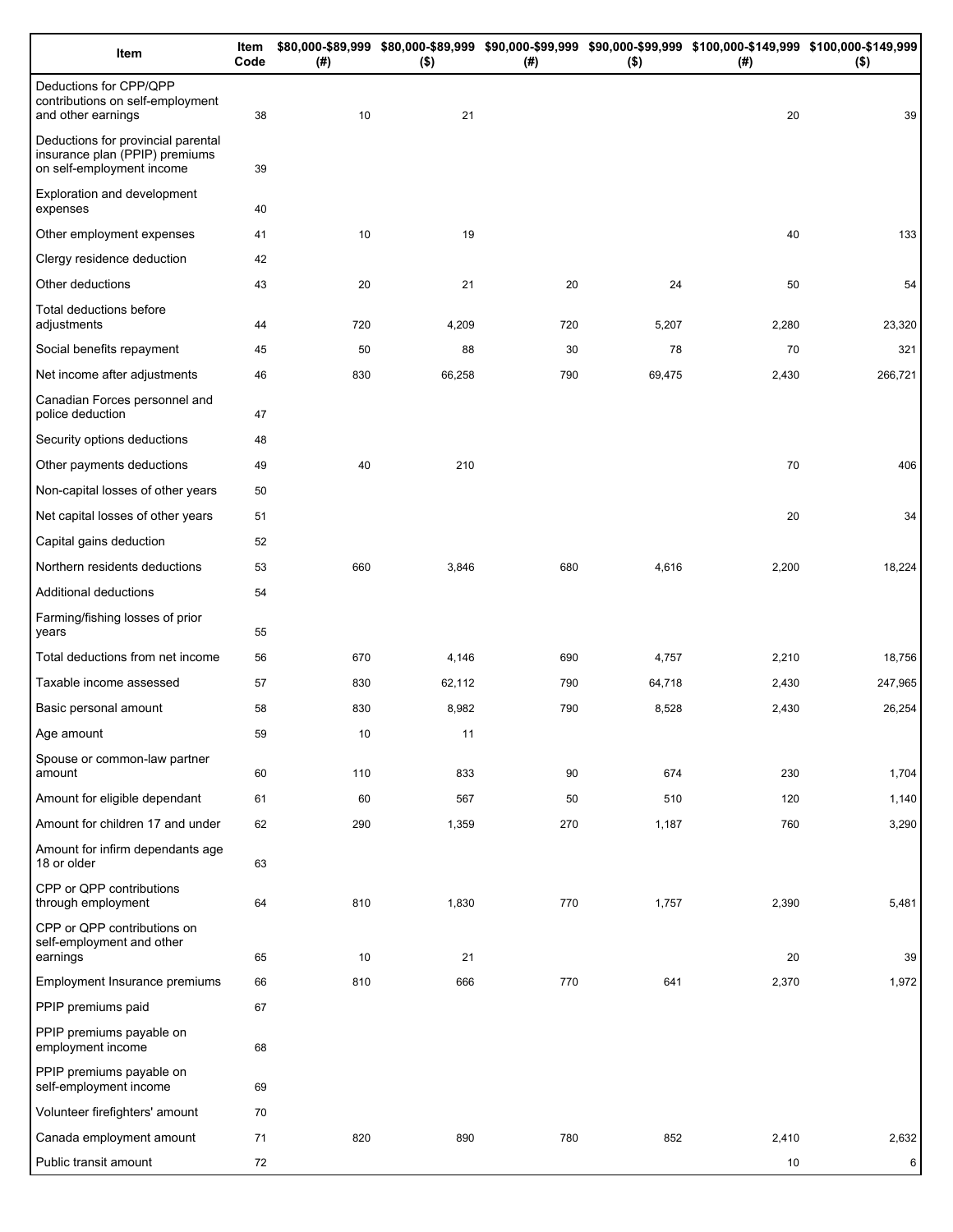| Item                                                                 | Item<br>Code | (#) | $($ \$)        | (#) | $($ \$)      | \$80,000-\$89,999 \$80,000-\$89,999 \$90,000-\$99,999 \$90,000-\$99,999 \$100,000-\$149,999 \$100,000-\$149,999<br>(#) | $($ \$) |
|----------------------------------------------------------------------|--------------|-----|----------------|-----|--------------|------------------------------------------------------------------------------------------------------------------------|---------|
| Children's fitness amount                                            | 73           | 20  | $\overline{7}$ | 20  | 9            | 120                                                                                                                    | 43      |
| Children's arts amount                                               | 74           |     |                |     |              | 20                                                                                                                     | 6       |
| Home buyers' amount                                                  | 75           |     |                | 10  | 43           | 20                                                                                                                     | 103     |
| Pension income amount                                                | 76           | 40  | 67             | 50  | 86           | 130                                                                                                                    | 250     |
| Caregiver amount                                                     | 77           |     |                |     |              | 10                                                                                                                     | 45      |
| Disability amount                                                    | 78           |     |                |     |              |                                                                                                                        |         |
| Disability amount transferred from<br>a dependant                    | 79           |     |                |     |              | 20                                                                                                                     | 157     |
| Interest paid on student loans                                       | 80           | 40  | 25             | 60  | 55           | 140                                                                                                                    | 119     |
| Tuition, education, and textbook<br>amounts                          | 81           | 40  | 235            | 60  | 433          | 160                                                                                                                    | 826     |
| Tuition, education, and textbook<br>amounts transferred from a child | 82           |     |                |     |              | 40                                                                                                                     | 193     |
| Amounts transferred from spouse<br>or common-law partner             | 83           | 10  | 56             |     |              | 50                                                                                                                     | 203     |
| Medical expenses                                                     | 84           | 10  | 30             | 20  | 29           | 50                                                                                                                     | 199     |
| Total tax credits on personal<br>amounts                             | 85           | 830 | 2,362          | 790 | 2,238        | 2,430                                                                                                                  | 6,705   |
| Allowable charitable donations<br>and government gifts               | 86           | 130 | 201            | 160 | 243          | 670                                                                                                                    | 1,129   |
| Eligible cultural and ecological<br>gifts                            | 87           |     |                |     |              |                                                                                                                        |         |
| Total tax credit on donations and<br>gifts                           | 88           | 130 | 56             | 160 | 67           | 670                                                                                                                    | 313     |
| Total federal non-refundable tax<br>credits                          | 89           | 830 | 2,417          | 790 | 2,305        | 2,430                                                                                                                  | 7,018   |
| Federal dividend tax credit                                          | 90           | 60  | 69             | 50  | 52           | 240                                                                                                                    | 214     |
| Overseas employment tax credit                                       | 91           |     |                |     |              |                                                                                                                        |         |
| Minimum tax carryover                                                | 92           |     |                |     |              |                                                                                                                        |         |
| Basic federal tax                                                    | 93           | 830 | 8,702          | 790 | 9,562        | 2,430                                                                                                                  | 41,766  |
| Federal Foreign Tax Credit                                           | 94           | 10  | $\overline{c}$ | 10  | $\mathbf{1}$ | 50                                                                                                                     | 5       |
| Federal Political contribution tax<br>credit                         | 95           |     |                |     |              | 20                                                                                                                     | 4       |
| <b>Investment Tax Credit</b>                                         | 96           |     |                |     |              |                                                                                                                        |         |
| Labour-sponsored funds tax credit                                    | 97           |     |                |     |              |                                                                                                                        |         |
| Alternative minimum tax payable                                      | 98           |     |                |     |              |                                                                                                                        |         |
| Net federal tax                                                      | 99           | 830 | 8,700          | 790 | 9,561        | 2,430                                                                                                                  | 41,757  |
| CPP contributions on<br>self-employment                              | 100          | 10  | 43             |     |              | 20                                                                                                                     | 78      |
| Social Benefits repayment                                            | 101          | 50  | 88             | 30  | 78           | 70                                                                                                                     | 321     |
| Net Provincial Tax                                                   | 102          | 830 | 2,687          | 790 | 2,998        | 2,430                                                                                                                  | 13,516  |
| Total tax payable                                                    | 103          | 830 | 11,517         | 790 | 12,661       | 2,430                                                                                                                  | 55,671  |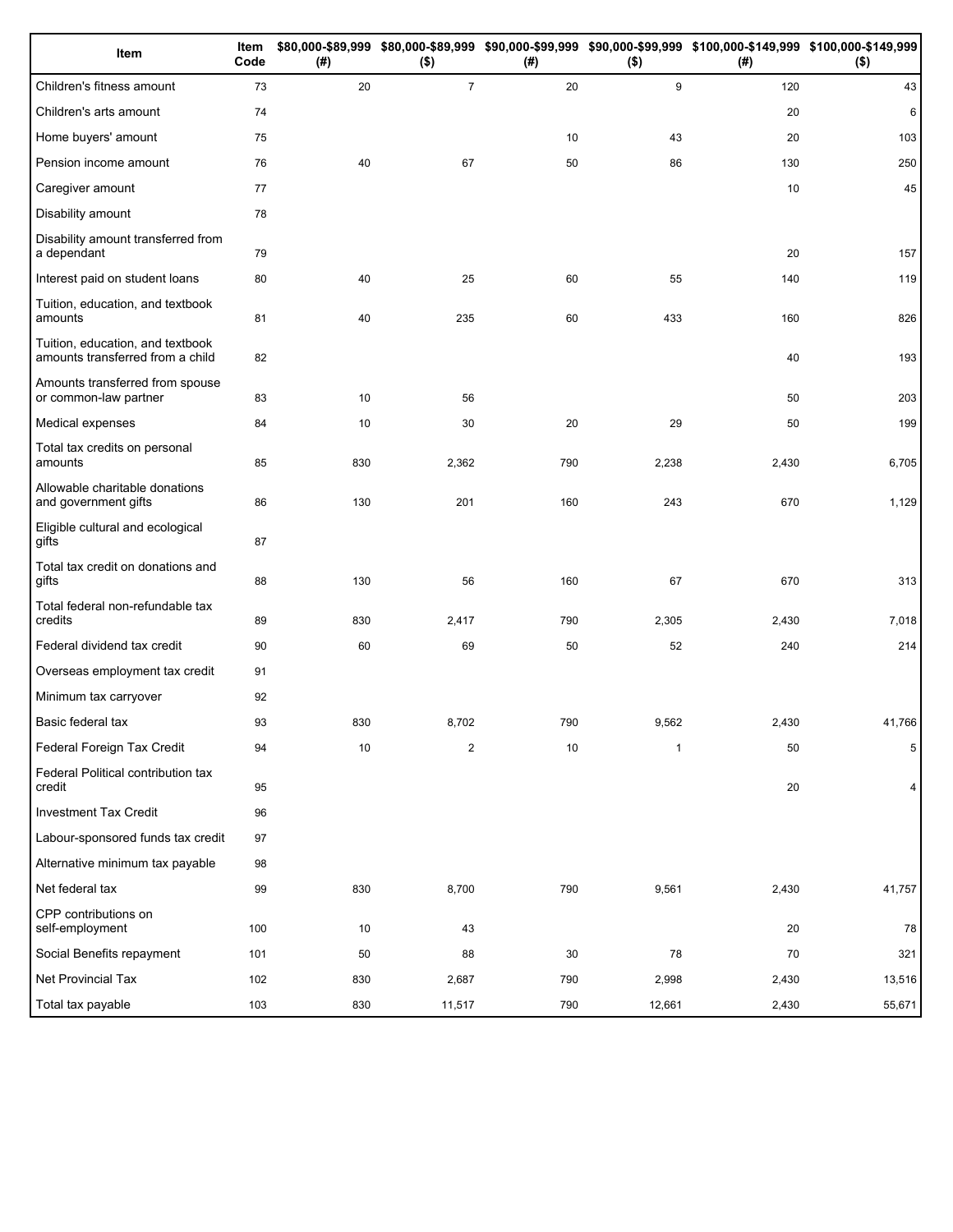| Item                                                                                           | Item<br>Code   | (#) | \$150,000-\$249,999 \$150,000-\$249,999<br>$($ \$) | and<br>over (#) | \$250,000 \$250,000<br>and<br>over $($)$ |
|------------------------------------------------------------------------------------------------|----------------|-----|----------------------------------------------------|-----------------|------------------------------------------|
| Number of taxable returns                                                                      | $\mathbf{1}$   | 700 |                                                    | 80              |                                          |
| Number of non-taxable returns                                                                  | 2              |     |                                                    |                 |                                          |
| Total number of returns                                                                        | 3              | 700 |                                                    | 80              |                                          |
| Employment income                                                                              | 4              | 690 | 113,041                                            | 70              | 18,546                                   |
| Commissions (from employment)                                                                  | 5              |     |                                                    |                 |                                          |
| Other employment income                                                                        | 6              | 60  | 110                                                |                 |                                          |
| Old Age Security pension (OASP)                                                                | $\overline{7}$ | 60  | 204                                                |                 |                                          |
| CPP or QPP benefits                                                                            | 8              | 90  | 658                                                |                 |                                          |
| Other pensions or superannuation                                                               | 9              | 100 | 3,057                                              |                 |                                          |
| Elected split-pension amount                                                                   | 10             | 10  | 53                                                 |                 |                                          |
| Universal Child Care Benefit (UCCB)                                                            | 11             | 10  | 20                                                 |                 |                                          |
| Employment Insurance and other benefits                                                        | 12             | 10  | 62                                                 |                 |                                          |
| Taxable amount of dividends from taxable Canadian corporations                                 | 13             | 130 | 2,203                                              | 30              | 3,676                                    |
| Interest and other investment income                                                           | 14             | 220 | 274                                                | 40              | 227                                      |
| Net partnership income (Limited or non-active partners only)                                   | 15             |     |                                                    |                 |                                          |
| Net rental income                                                                              | 16             | 80  | 79                                                 | 20              | 8                                        |
| Taxable capital gains                                                                          | 17             | 60  | 501                                                | 20              | 849                                      |
| Registered retirement savings plan income (RRSP)                                               | 18             | 110 | 1,661                                              |                 |                                          |
| Other income                                                                                   | 19             | 150 | 2,264                                              | 40              | 1,717                                    |
| Net business income                                                                            | 20             | 60  | 1,377                                              | 10              | 3                                        |
| Net professional income                                                                        | 21             |     |                                                    | 10              | 3,325                                    |
| Net commission income                                                                          | 22             |     |                                                    |                 |                                          |
| Net farming income                                                                             | 23             |     |                                                    |                 |                                          |
| Net fishing income                                                                             | 24             |     |                                                    |                 |                                          |
| Workers' compensation benefits                                                                 | 25             | 10  | 203                                                |                 |                                          |
| Social assistance payments                                                                     | 26             |     |                                                    |                 |                                          |
| Net federal supplements                                                                        | 27             |     |                                                    |                 |                                          |
| Total income assessed                                                                          | 28             | 700 | 126,371                                            | 80              | 29,245                                   |
| Registered pension plan contributions (RPP)                                                    | 29             | 530 | 4,479                                              | 30              | 440                                      |
| <b>RRSP</b> deduction                                                                          | 30             | 410 | 4,768                                              | 50              | 1,345                                    |
| Deduction for elected split-pension amount                                                     | 31             | 50  | 828                                                |                 |                                          |
| Annual union, professional, or like dues                                                       | 32             | 330 | 544                                                | 20              | 43                                       |
| Child care expenses                                                                            | 33             | 30  | 191                                                |                 |                                          |
| <b>Business investment loss</b>                                                                | 34             |     |                                                    |                 |                                          |
| Moving expenses                                                                                | 35             |     |                                                    |                 |                                          |
| Support payments made                                                                          | 36             |     |                                                    |                 |                                          |
| Carrying charges and interest expenses                                                         | 37             | 70  | 120                                                | 20              | 295                                      |
| Deductions for CPP/QPP contributions on self-employment and other earnings                     | 38             | 10  | 17                                                 | 10              | 23                                       |
| Deductions for provincial parental insurance plan (PPIP) premiums on<br>self-employment income | 39             |     |                                                    |                 |                                          |
| Exploration and development expenses                                                           | 40             |     |                                                    |                 |                                          |
| Other employment expenses                                                                      | 41             | 20  | 100                                                |                 |                                          |
| Clergy residence deduction                                                                     | 42             |     |                                                    |                 |                                          |
| Other deductions                                                                               | 43             | 10  | 155                                                |                 |                                          |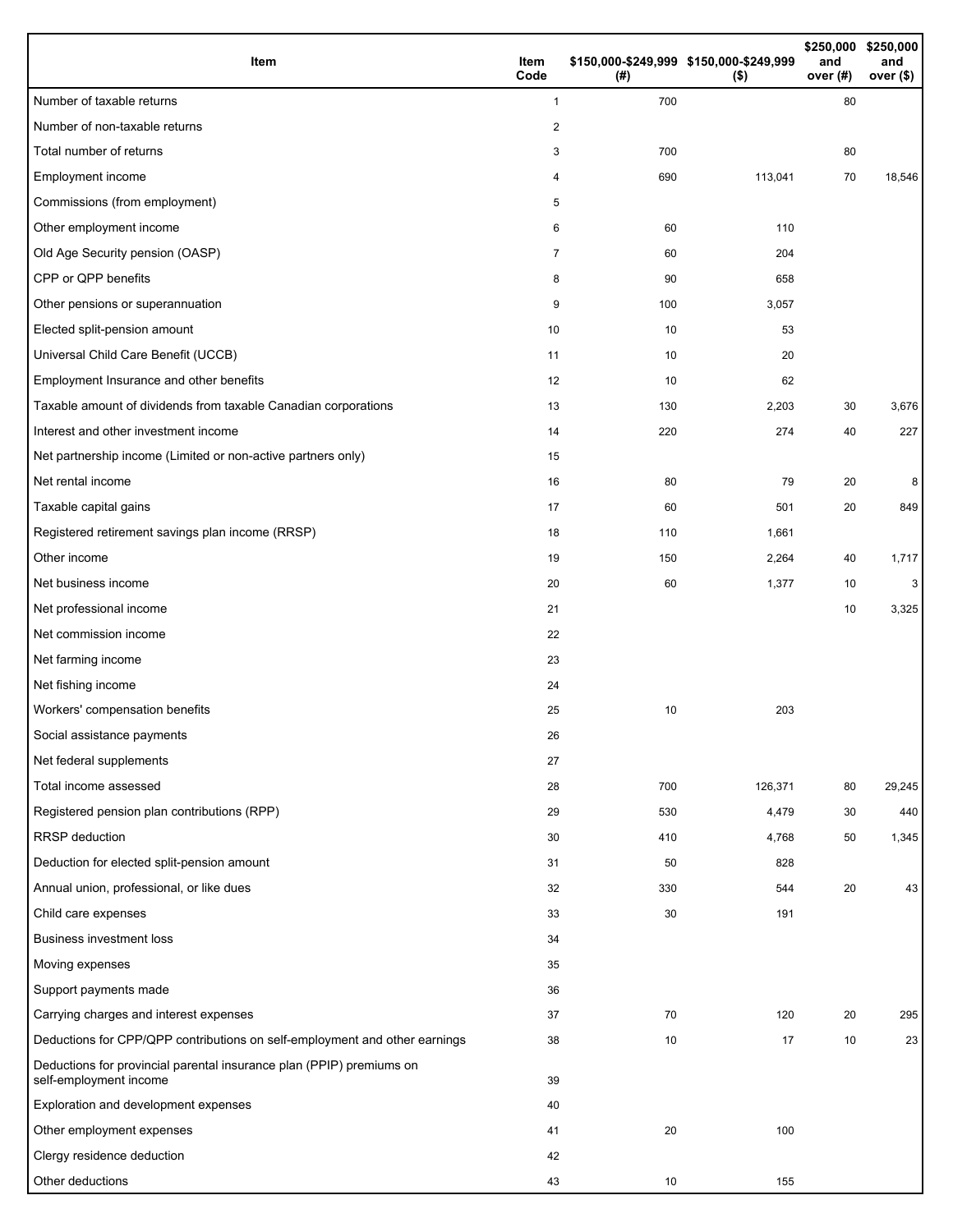| Item                                                              | <b>Item Code</b> | (#) | \$150,000-\$249,999 \$150,000-\$249,999<br>$($ \$) | \$250,000<br>and<br>over (#) | \$250,000<br>and<br>over $($)$ |
|-------------------------------------------------------------------|------------------|-----|----------------------------------------------------|------------------------------|--------------------------------|
| Total deductions before adjustments                               | 44               | 680 | 11,450                                             | 70                           | 2,705                          |
| Social benefits repayment                                         | 45               | 40  | 204                                                |                              |                                |
| Net income after adjustments                                      | 46               | 700 | 114,717                                            | 80                           | 26,533                         |
| Canadian Forces personnel and police deduction                    | 47               |     |                                                    |                              |                                |
| Security options deductions                                       | 48               |     |                                                    |                              |                                |
| Other payments deductions                                         | 49               | 20  | 208                                                |                              |                                |
| Non-capital losses of other years                                 | 50               |     |                                                    |                              |                                |
| Net capital losses of other years                                 | 51               | 20  | 117                                                |                              |                                |
| Capital gains deduction                                           | 52               |     |                                                    |                              |                                |
| Northern residents deductions                                     | 53               | 650 | 7,158                                              | 70                           | 634                            |
| Additional deductions                                             | 54               |     |                                                    |                              |                                |
| Farming/fishing losses of prior years                             | 55               |     |                                                    |                              |                                |
| Total deductions from net income                                  | 56               | 650 | 7,776                                              | 70                           | 1,546                          |
| Taxable income assessed                                           | 57               | 700 | 106,941                                            | 80                           | 24,987                         |
| Basic personal amount                                             | 58               | 700 | 7,608                                              | 80                           | 812                            |
| Age amount                                                        | 59               |     |                                                    |                              |                                |
| Spouse or common-law partner amount                               | 60               | 70  | 586                                                |                              |                                |
| Amount for eligible dependant                                     | 61               | 30  | 335                                                |                              |                                |
| Amount for children 17 and under                                  | 62               | 220 | 898                                                | 20                           | 68                             |
| Amount for infirm dependants age 18 or older                      | 63               |     |                                                    |                              |                                |
| CPP or QPP contributions through employment                       | 64               | 680 | 1,539                                              | 60                           | 140                            |
| CPP or QPP contributions on self-employment and other earnings    | 65               | 10  | 17                                                 | 10                           | 23                             |
| Employment Insurance premiums                                     | 66               | 670 | 555                                                | 50                           | 37                             |
| PPIP premiums paid                                                | 67               |     |                                                    |                              |                                |
| PPIP premiums payable on employment income                        | 68               |     |                                                    |                              |                                |
| PPIP premiums payable on self-employment income                   | 69               |     |                                                    |                              |                                |
| Volunteer firefighters' amount                                    | 70               |     |                                                    |                              |                                |
| Canada employment amount                                          | 71               | 690 | 756                                                | 70                           | 72                             |
| Public transit amount                                             | 72               |     |                                                    |                              |                                |
| Children's fitness amount                                         | 73               | 60  | 22                                                 | 10                           | 3                              |
| Children's arts amount                                            | 74               | 10  | 3                                                  |                              |                                |
| Home buyers' amount                                               | 75               |     |                                                    |                              |                                |
| Pension income amount                                             | 76               | 110 | 217                                                |                              |                                |
| Caregiver amount                                                  | 77               |     |                                                    |                              |                                |
| Disability amount                                                 | 78               |     |                                                    |                              |                                |
| Disability amount transferred from a dependant                    | 79               |     |                                                    |                              |                                |
| Interest paid on student loans                                    | 80               | 10  | 8                                                  |                              |                                |
| Tuition, education, and textbook amounts                          | 81               | 40  | 183                                                |                              |                                |
| Tuition, education, and textbook amounts transferred from a child | 82               | 30  | 172                                                |                              |                                |
| Amounts transferred from spouse or common-law partner             | 83               | 20  | 60                                                 |                              |                                |
| Medical expenses                                                  | 84               | 30  | 135                                                |                              |                                |
| Total tax credits on personal amounts                             | 85               | 700 | 1,984                                              | 80                           | 201                            |
| Allowable charitable donations and government gifts               | 86               | 270 | 521                                                | 40                           | 124                            |